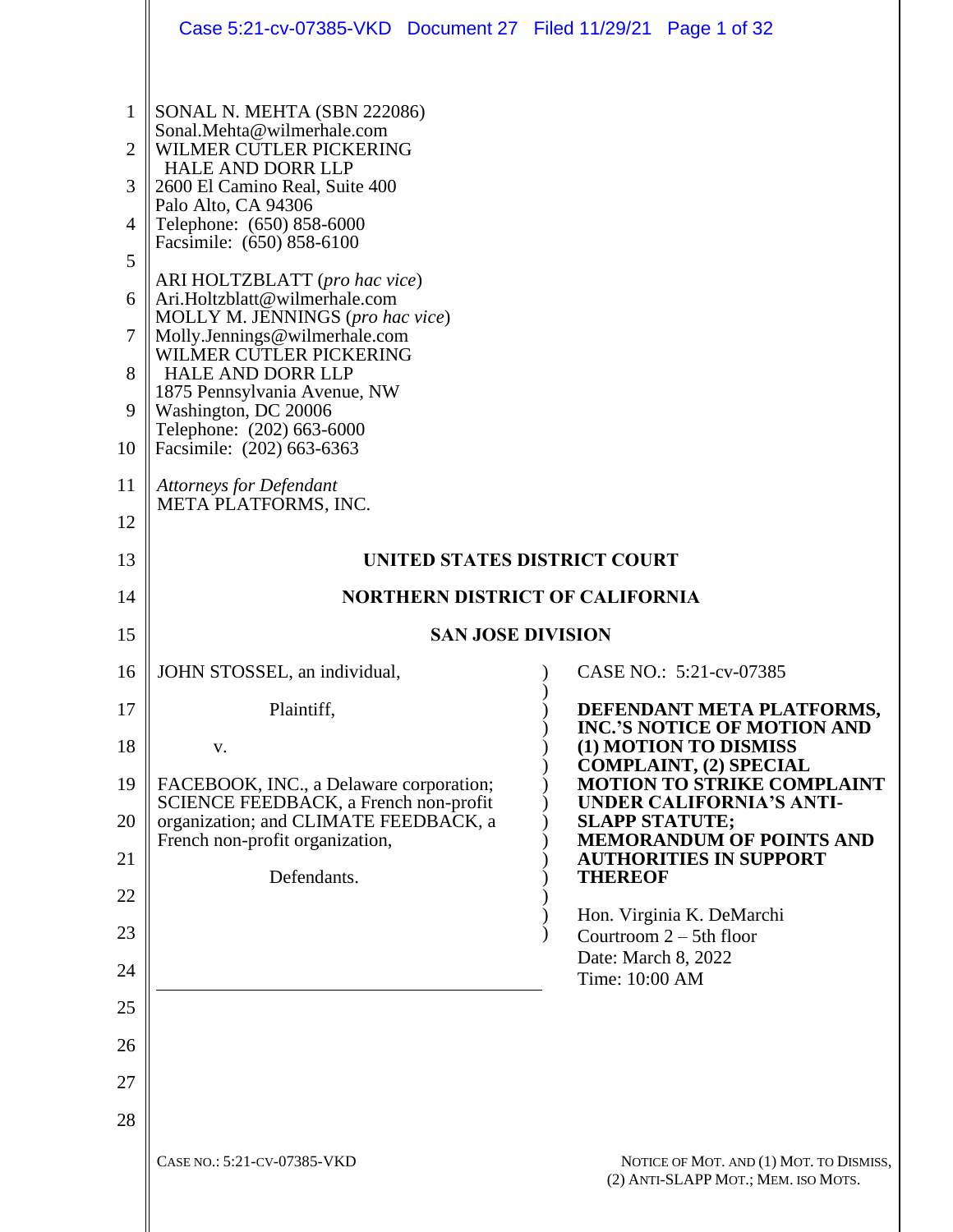<span id="page-1-0"></span>

|                |                                                                         |                 | Case 5:21-cv-07385-VKD Document 27 Filed 11/29/21 Page 2 of 32                                                                                     |  |  |  |
|----------------|-------------------------------------------------------------------------|-----------------|----------------------------------------------------------------------------------------------------------------------------------------------------|--|--|--|
| 1              |                                                                         |                 | <b>TABLE OF CONTENTS</b>                                                                                                                           |  |  |  |
| $\overline{2}$ |                                                                         |                 |                                                                                                                                                    |  |  |  |
| 3              |                                                                         |                 |                                                                                                                                                    |  |  |  |
| $\overline{4}$ |                                                                         |                 |                                                                                                                                                    |  |  |  |
| 5              |                                                                         |                 |                                                                                                                                                    |  |  |  |
| 6              |                                                                         |                 |                                                                                                                                                    |  |  |  |
| 7              |                                                                         |                 |                                                                                                                                                    |  |  |  |
| 8<br>9         | Third-Party Fact-Checkers Identify Misinformation On The Facebook<br>A. |                 |                                                                                                                                                    |  |  |  |
| 10             |                                                                         | <b>B.</b>       | Facebook Labeled Stossel's Videos Identified By Third-Party Fact-Checker<br>Climate Feedback As Missing Context Or Containing False Information  4 |  |  |  |
| 11             |                                                                         | $\mathcal{C}$ . |                                                                                                                                                    |  |  |  |
| 12             |                                                                         |                 |                                                                                                                                                    |  |  |  |
| 13<br>Ι.       |                                                                         |                 |                                                                                                                                                    |  |  |  |
| 14             |                                                                         | A.              | Section 230 Of The Communications Decency Act Bars Stossel's Claim 7                                                                               |  |  |  |
| 15<br>16       |                                                                         |                 | Stossel's defamation claim impermissibly seeks to impose liability<br>1.                                                                           |  |  |  |
| 17             |                                                                         |                 | 2.<br>Stossel cannot circumvent Section 230 immunity through various                                                                               |  |  |  |
| 18<br>19       |                                                                         | <b>B.</b>       | Stossel Has Not Stated, And Cannot State, A Claim For Defamation                                                                                   |  |  |  |
| 20             |                                                                         |                 | 1.                                                                                                                                                 |  |  |  |
| 21             |                                                                         |                 | 2.<br>Stossel has not pleaded that any action Meta took with regard to                                                                             |  |  |  |
| 22             |                                                                         |                 | No action Meta took with regard to the "Fire Video"<br>a)                                                                                          |  |  |  |
| 23             |                                                                         |                 |                                                                                                                                                    |  |  |  |
| 24<br>25       |                                                                         |                 | No action Meta is alleged to have taken with regard to the<br>(b)                                                                                  |  |  |  |
| 26             | П.                                                                      |                 | THE COURT SHOULD STRIKE THE COMPLAINT UNDER CALIFORNIA'S                                                                                           |  |  |  |
| 27             | Stossel's Defamation Claim Arises From Meta's First Amendment<br>A.     |                 |                                                                                                                                                    |  |  |  |
| 28             |                                                                         |                 | 1.<br>CASE NO.: 5:21-CV-07385-VKD<br>NOTICE OF MOT. AND (1) MOT. TO DISMISS,<br>$\mathbf{i}$<br>(2) ANTI-SLAPP MOT.; MEM. ISO MOTS.                |  |  |  |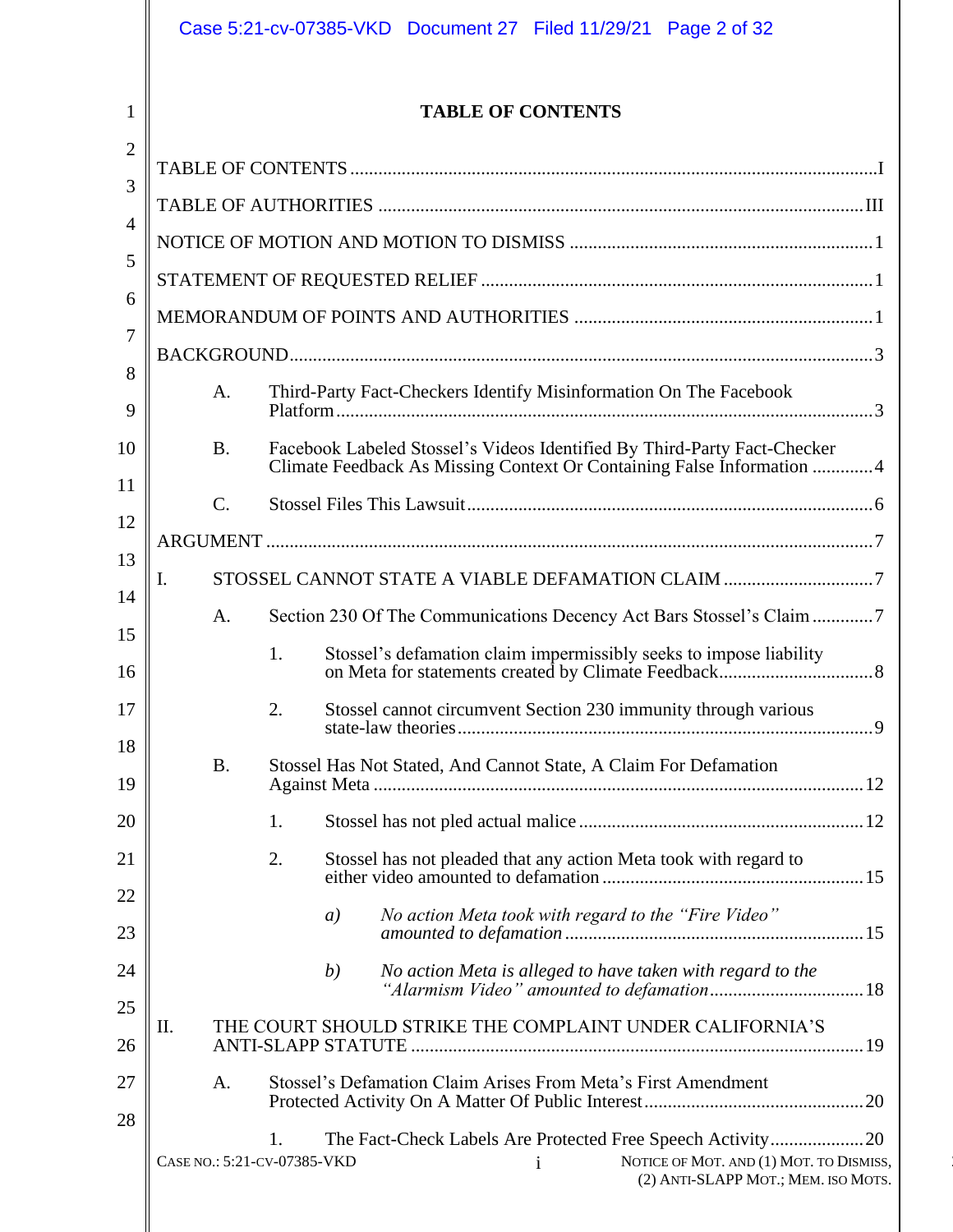|                | Case 5:21-cv-07385-VKD Document 27 Filed 11/29/21 Page 3 of 32                                                          |
|----------------|-------------------------------------------------------------------------------------------------------------------------|
| $\mathbf{1}$   | 2.<br>The Fact-Check Labels Are Speech In Connection With An Issue Of                                                   |
| $\overline{2}$ | <b>B.</b>                                                                                                               |
| 3              |                                                                                                                         |
| $\overline{4}$ |                                                                                                                         |
| 5              |                                                                                                                         |
| 6              |                                                                                                                         |
| $\overline{7}$ |                                                                                                                         |
| 8              |                                                                                                                         |
| 9              |                                                                                                                         |
| 10             |                                                                                                                         |
| 11             |                                                                                                                         |
| 12             |                                                                                                                         |
| 13             |                                                                                                                         |
| 14             |                                                                                                                         |
| 15             |                                                                                                                         |
| 16             |                                                                                                                         |
| 17             |                                                                                                                         |
| 18             |                                                                                                                         |
| 19             |                                                                                                                         |
| 20             |                                                                                                                         |
| 21             |                                                                                                                         |
| $22\,$         |                                                                                                                         |
| $23\,$         |                                                                                                                         |
| 24             |                                                                                                                         |
| $25\,$         |                                                                                                                         |
| 26             |                                                                                                                         |
| 27             |                                                                                                                         |
| $28\,$         |                                                                                                                         |
|                | CASE NO.: 5:21-CV-07385-VKD<br>NOTICE OF MOT. AND (1) MOT. TO DISMISS,<br>$-ii-$<br>(2) ANTI-SLAPP MOT.; MEM. ISO MOTS. |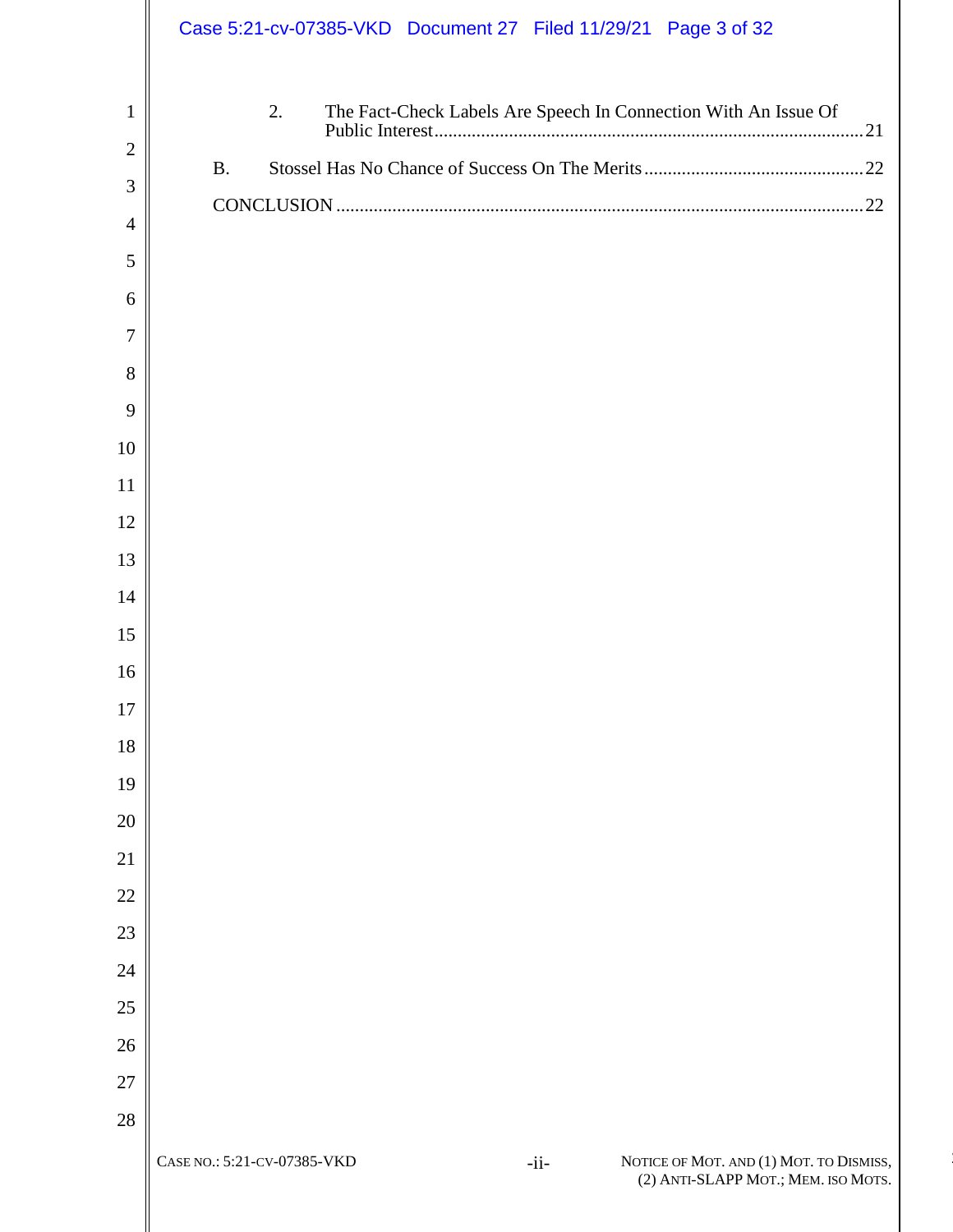<span id="page-3-0"></span>

|                     | Case 5:21-cv-07385-VKD Document 27 Filed 11/29/21 Page 4 of 32                                                           |
|---------------------|--------------------------------------------------------------------------------------------------------------------------|
|                     |                                                                                                                          |
| 1                   | <b>TABLE OF AUTHORITIES</b>                                                                                              |
| 2                   | Page(s)<br><b>CASES</b>                                                                                                  |
| 3                   | Ashcroft v. Iqbal,                                                                                                       |
| $\overline{4}$      |                                                                                                                          |
| 5                   | Barnes v. Yahoo!, Inc.,                                                                                                  |
| 6<br>$\overline{7}$ | Barry v. Time, Inc.,                                                                                                     |
| 8                   |                                                                                                                          |
| 9                   | Bartholomew v. YouTube, LLC,                                                                                             |
| 10                  | Batzel v. Smith,                                                                                                         |
| 11                  |                                                                                                                          |
| 12                  | Bell Atlantic Corp. v. Twombly,                                                                                          |
| 13<br>14            | Ben Erza, Weinstein, & Co. v. America Online, Inc.,                                                                      |
| 15                  | Blumenthal v. Drudge,                                                                                                    |
| 16                  |                                                                                                                          |
| 17                  | Bonni v. St. Joseph Health System,                                                                                       |
| 18<br>19            | Brown v. Kelly Broadcasting Co.,                                                                                         |
| 20                  | Caraccioli v. Facebook, Inc.,                                                                                            |
| 21                  |                                                                                                                          |
| 22                  | County of Santa Clara v. Astra USA, Inc.,                                                                                |
| 23                  | Cross v. Facebook,                                                                                                       |
| 24                  |                                                                                                                          |
| 25                  | Daniels v. Alphabet, Inc.,                                                                                               |
| 26                  | Daniels-Hall v. National Education Association,                                                                          |
| 27                  |                                                                                                                          |
| 28                  |                                                                                                                          |
|                     | CASE NO.: 5:21-CV-07385-VKD<br>NOTICE OF MOT. AND (1) MOT. TO DISMISS,<br>$-iii-$<br>(2) ANTI-SLAPP MOT.; MEM. ISO MOTS. |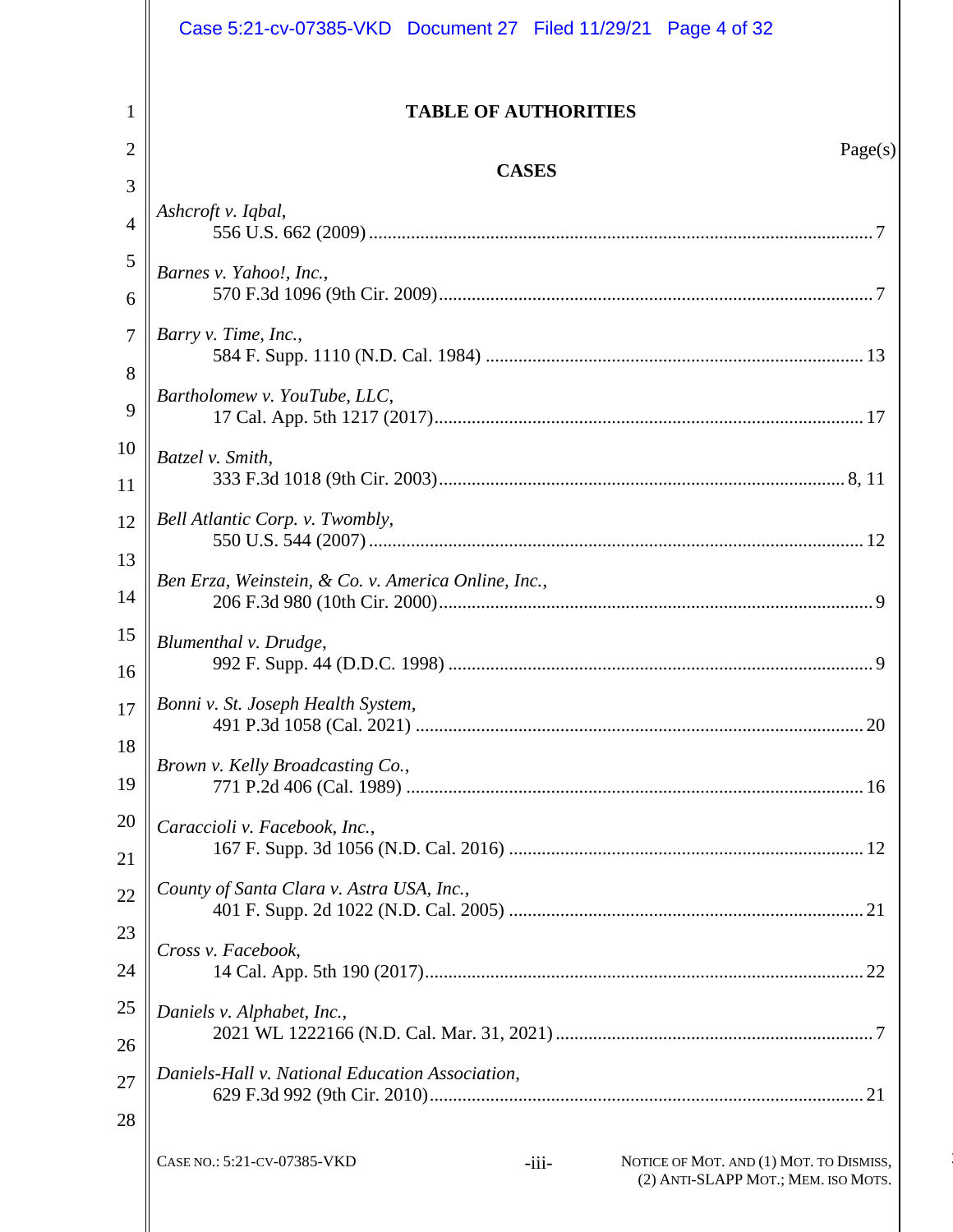|                     | Case 5:21-cv-07385-VKD Document 27 Filed 11/29/21 Page 5 of 32                                                          |
|---------------------|-------------------------------------------------------------------------------------------------------------------------|
| 1<br>$\overline{c}$ | Dyroff v. Ultimate Software Group, Inc.,                                                                                |
| 3                   | Equilon Enterprises v. Consumer Cause, Inc.,                                                                            |
| $\overline{4}$<br>5 | Fair Housing Council of San Fernando Valley v. Roommates.com, LLC,                                                      |
| 6                   | Fayer v. Vaughn,                                                                                                        |
| 7<br>8              | Federal Agency of News LLC v. Facebook, Inc.,                                                                           |
| 9                   | Fields v. Twitter, Inc.,                                                                                                |
| 10<br>11            | Gentry v. eBay, Inc.,                                                                                                   |
| 12                  |                                                                                                                         |
| 13<br>14            | Gertz v. Robert Welch, Inc.,                                                                                            |
| 15                  | Gonzalez v. Planned Parenthood of Los Angeles,                                                                          |
| 16                  | Greater Los Angeles Agency on Deafness, Inc. v. Cable News Network, Inc.,                                               |
| 17<br>18            | Harte-Hanks Communications, Inc. v. Connaughton,                                                                        |
| 19<br>20            | Hayes v. Facebook,                                                                                                      |
| 21                  | Herring Networks, Inc. v. Maddow,                                                                                       |
| 22<br>23            | Hilton v. Hallmark Cards,                                                                                               |
| 24                  | In re Gilead Sciences Securities Litigation,                                                                            |
| 25<br>26            | J.B. v. G6 Hospitality, LLC,                                                                                            |
| 27                  | John Doe 2 v. Superior Court of Los Angeles County,                                                                     |
| 28                  |                                                                                                                         |
|                     | CASE NO.: 5:21-CV-07385-VKD<br>NOTICE OF MOT. AND (1) MOT. TO DISMISS,<br>$-iv-$<br>(2) ANTI-SLAPP MOT.; MEM. ISO MOTS. |
|                     |                                                                                                                         |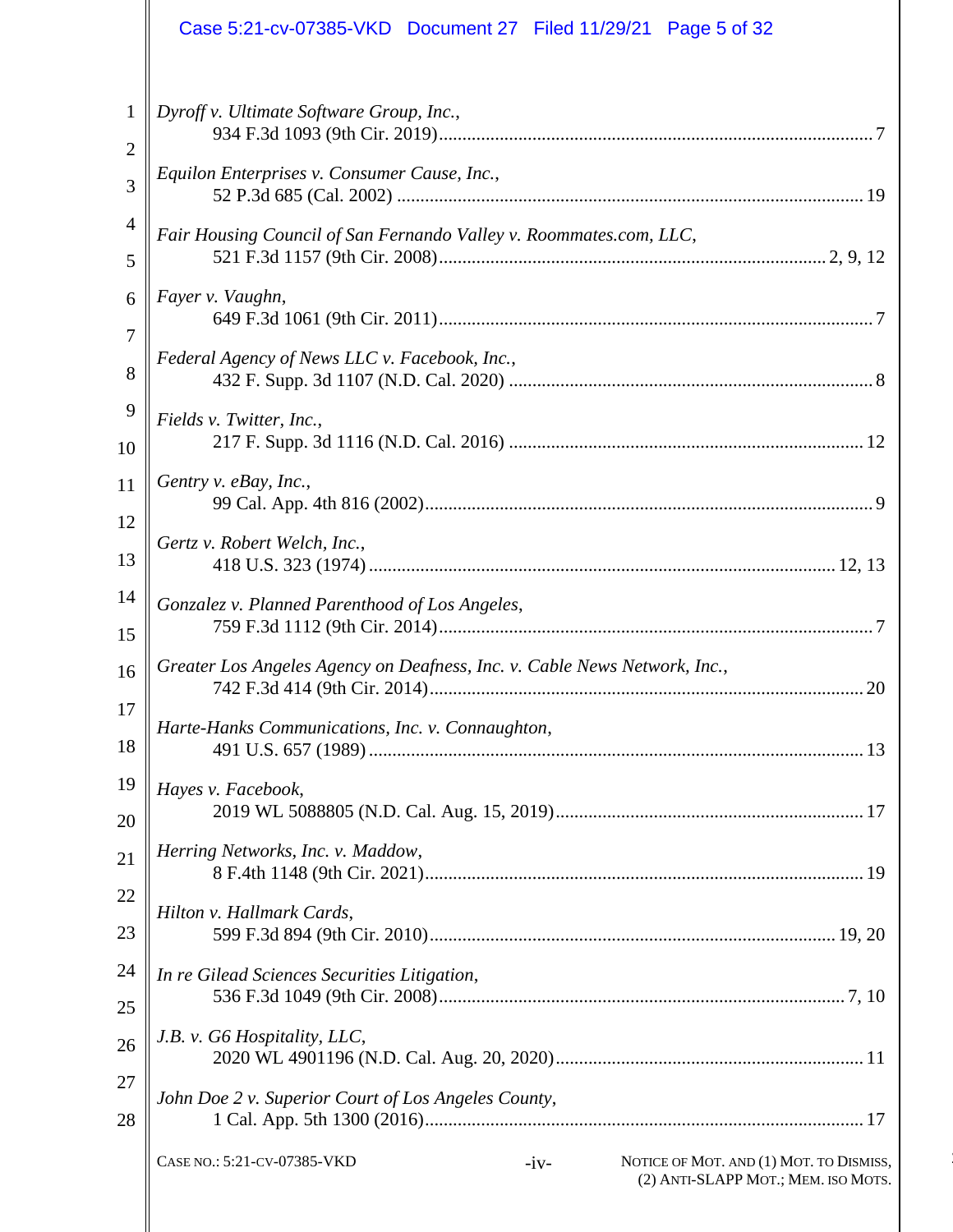|                | Case 5:21-cv-07385-VKD Document 27 Filed 11/29/21 Page 6 of 32                                                         |
|----------------|------------------------------------------------------------------------------------------------------------------------|
| 1              | Jones v. Dirty World Entertainment Recordings LLC,                                                                     |
| $\overline{c}$ |                                                                                                                        |
| 3              | Jones v. Twitter, Inc.,                                                                                                |
| $\overline{4}$ | Jordan-Benel v. Universal City Studios, Inc.,                                                                          |
| 5              |                                                                                                                        |
| 6              | Kieu Hoang v. Phong Minh Tran,                                                                                         |
| 7              |                                                                                                                        |
| 8              | Kimzey v. Yelp! Inc.,                                                                                                  |
| 9              | Knievel v. ESPN,                                                                                                       |
| 10             |                                                                                                                        |
| 11             | Kreiser v. Asset Management Group, Inc.,                                                                               |
| 12             |                                                                                                                        |
| 13             | La'Tiejira v. Facebook, Inc.,                                                                                          |
| 14             | Marshall's Locksmith Service, Inc. v. Google, LLC,                                                                     |
| 15             |                                                                                                                        |
| 16             | Masson v. New Yorker Magazine, Inc.,                                                                                   |
| 17             |                                                                                                                        |
| 18             | Mavrix Photographs, LLC v. LiveJournal, Inc.,                                                                          |
| 19             | Meeks v. Buffalo Wild Wings, Inc.,                                                                                     |
| 20             |                                                                                                                        |
| 21             | Moore v. Liu,                                                                                                          |
| 22             |                                                                                                                        |
| 23             | Murray v. Bailey,                                                                                                      |
| 24             | Navellier v. Sletten,                                                                                                  |
| 25             |                                                                                                                        |
| 26             | Nemet Chevrolet, Ltd. v. Consumeraffairs.com, Inc.,                                                                    |
| 27             | New York Times Co. v. Sullivan,                                                                                        |
| 28             |                                                                                                                        |
|                | CASE NO.: 5:21-CV-07385-VKD<br>NOTICE OF MOT. AND (1) MOT. TO DISMISS,<br>$-V-$<br>(2) ANTI-SLAPP MOT.; MEM. ISO MOTS. |
|                |                                                                                                                        |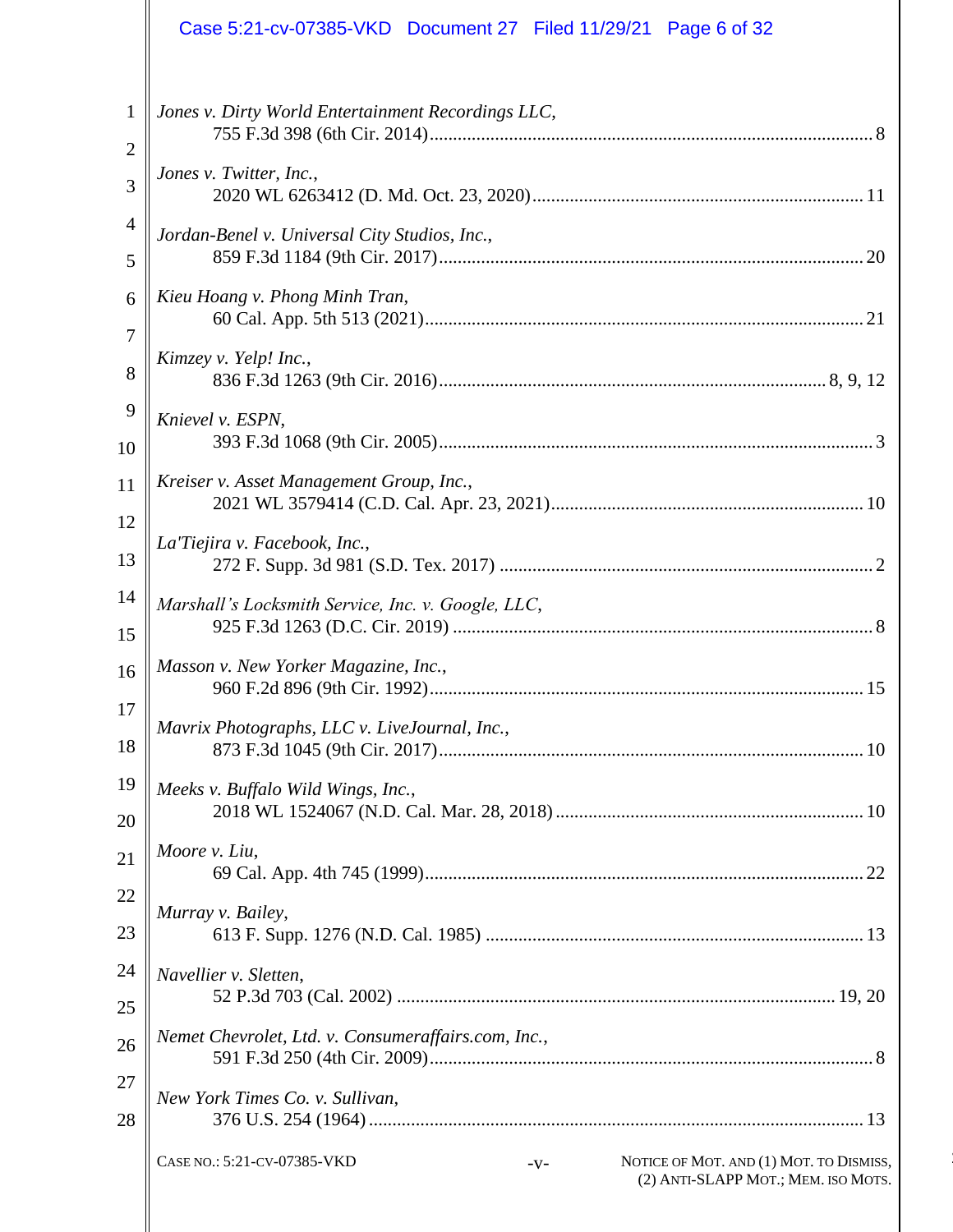|                     | Case 5:21-cv-07385-VKD Document 27 Filed 11/29/21 Page 7 of 32                                                                                                |
|---------------------|---------------------------------------------------------------------------------------------------------------------------------------------------------------|
| 1<br>$\overline{2}$ | Niantic, Inc. v. $Global++$ ,                                                                                                                                 |
| 3                   | Partington v. Bugliosi,                                                                                                                                       |
| $\overline{4}$      | Phantom Touring, Inc. v. Affiliated Publications,                                                                                                             |
| 5                   |                                                                                                                                                               |
| 6                   | Philadelphia Newspapers, Inc. v. Hepps,                                                                                                                       |
| 7<br>8              | Planned Parenthood Federation of America, Inc. v. Center for Medical Progress,                                                                                |
| 9<br>10             | Polygram Records, Inc. v. Superior Court of NAPA County,                                                                                                      |
| 11                  | Reader's Digest Association v. Superior Court,                                                                                                                |
| 12                  | Reed v. Gallagher,                                                                                                                                            |
| 13                  |                                                                                                                                                               |
| 14<br>15            | Resolute Forest Products, Inc. v. Greenpeace International,                                                                                                   |
| 16                  | Resolute Forest Products, Inc. v. Greenpeace International,                                                                                                   |
| 17<br>18            | RLI Insurance Co. v. Langan Engineering, Environmental, Surveying and                                                                                         |
| 19<br>20            | Standing Committee on Discipline of the United States District Court for the<br>Central District of California v. Yagman, 55 F.3d 1430 (9th Cir. 1995) 16, 18 |
| 21                  | Stackla, Inc. v. Facebook, Inc.,                                                                                                                              |
| 22<br>23            | Stolz v. KSFM 102 FM,                                                                                                                                         |
| 24                  |                                                                                                                                                               |
| 25                  | United Energy Trading, LLC v. Pacific Gas & Electric Co.,                                                                                                     |
| 26                  | Vess v. Ciba-Geigy Corp. USA,                                                                                                                                 |
| 27                  | Wilson v. Cable News Network, Inc.,                                                                                                                           |
| 28                  |                                                                                                                                                               |
|                     | CASE NO.: 5:21-CV-07385-VKD<br>NOTICE OF MOT. AND (1) MOT. TO DISMISS,<br>$-vi-$<br>(2) ANTI-SLAPP MOT.; MEM. ISO MOTS.                                       |
|                     |                                                                                                                                                               |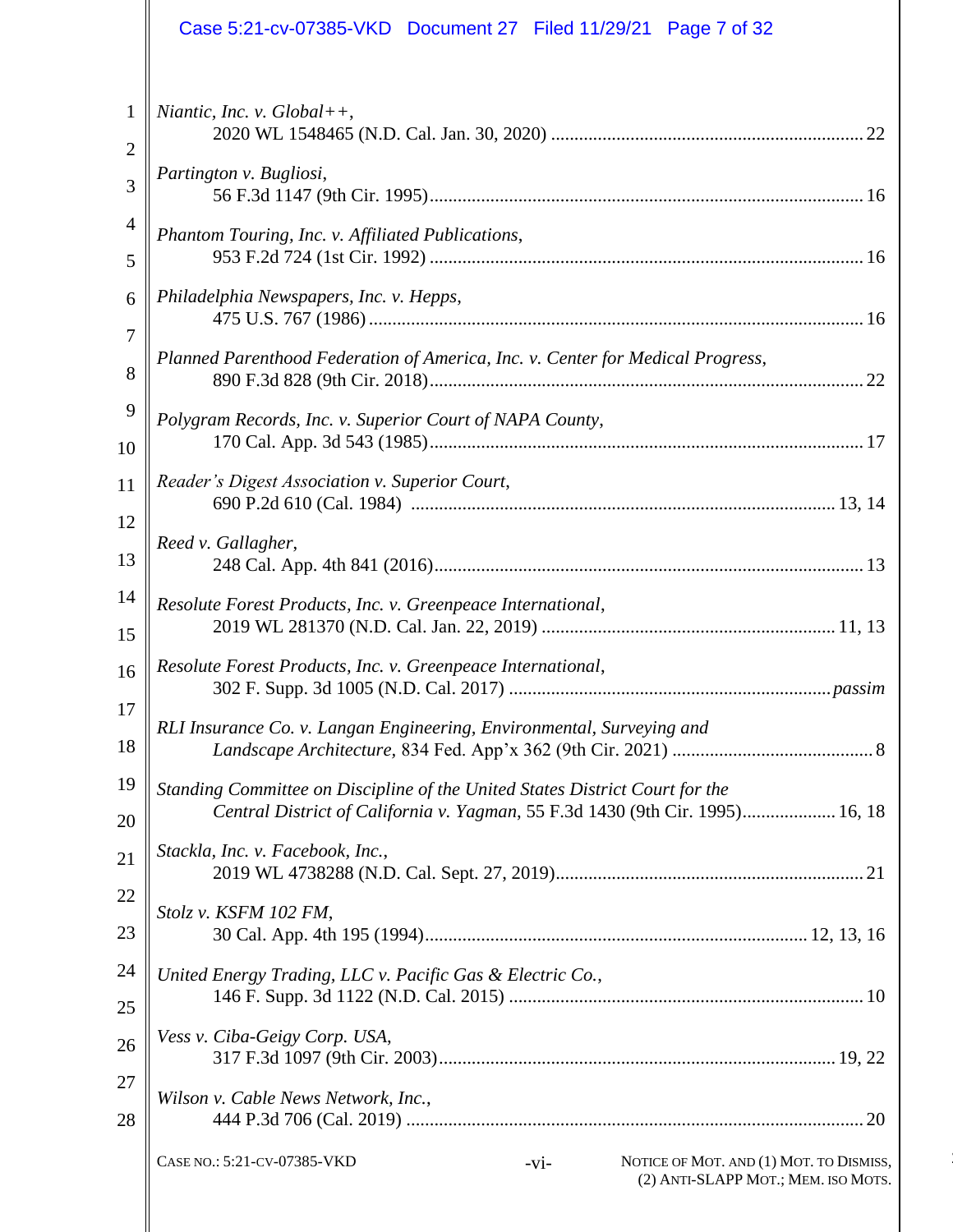|                     | Case 5:21-cv-07385-VKD Document 27 Filed 11/29/21 Page 8 of 32                                                                         |  |  |  |
|---------------------|----------------------------------------------------------------------------------------------------------------------------------------|--|--|--|
| 1<br>$\overline{2}$ | Winter v. Bassett,                                                                                                                     |  |  |  |
| 3                   | Wynn v. Chanos,                                                                                                                        |  |  |  |
| 4                   | Wong v. Jing,                                                                                                                          |  |  |  |
| 5                   |                                                                                                                                        |  |  |  |
| 6                   | STATUTES, RULES, REGULATIONS                                                                                                           |  |  |  |
| 7                   | Cal. Civ. Code                                                                                                                         |  |  |  |
| 8                   | Cal. Civ. Proc. Code                                                                                                                   |  |  |  |
| 9                   |                                                                                                                                        |  |  |  |
| 10                  |                                                                                                                                        |  |  |  |
| 11                  |                                                                                                                                        |  |  |  |
| 12                  |                                                                                                                                        |  |  |  |
| 13                  | Fed. R. Civ. P.                                                                                                                        |  |  |  |
| 14                  |                                                                                                                                        |  |  |  |
| 15                  | 47 U.S.C.                                                                                                                              |  |  |  |
| 16                  | <b>OTHER AUTHORITIES</b>                                                                                                               |  |  |  |
| 17                  | Press Release, House Committee on Energy and Commerce, E&C Committee                                                                   |  |  |  |
| 18                  | Announces Hearing With Tech CEOs On The Misinformation Plaguing<br>Online Platforms (Feb. 18, 2021), https://energycommerce.house.gov/ |  |  |  |
| 19                  | newsroom/press-releases/ec-committee-announces-hearing-with-tech-ceos-                                                                 |  |  |  |
| 20                  | on-the-misinformation-and.<br>21                                                                                                       |  |  |  |
| 21                  |                                                                                                                                        |  |  |  |
| 22                  |                                                                                                                                        |  |  |  |
| 23                  |                                                                                                                                        |  |  |  |
| 24                  |                                                                                                                                        |  |  |  |
| 25                  |                                                                                                                                        |  |  |  |
| 26                  |                                                                                                                                        |  |  |  |
| 27                  |                                                                                                                                        |  |  |  |
| 28                  |                                                                                                                                        |  |  |  |
|                     | CASE NO.: 5:21-CV-07385-VKD<br>NOTICE OF MOT. AND (1) MOT. TO DISMISS,<br>-vii-<br>(2) ANTI-SLAPP MOT.; MEM. ISO MOTS.                 |  |  |  |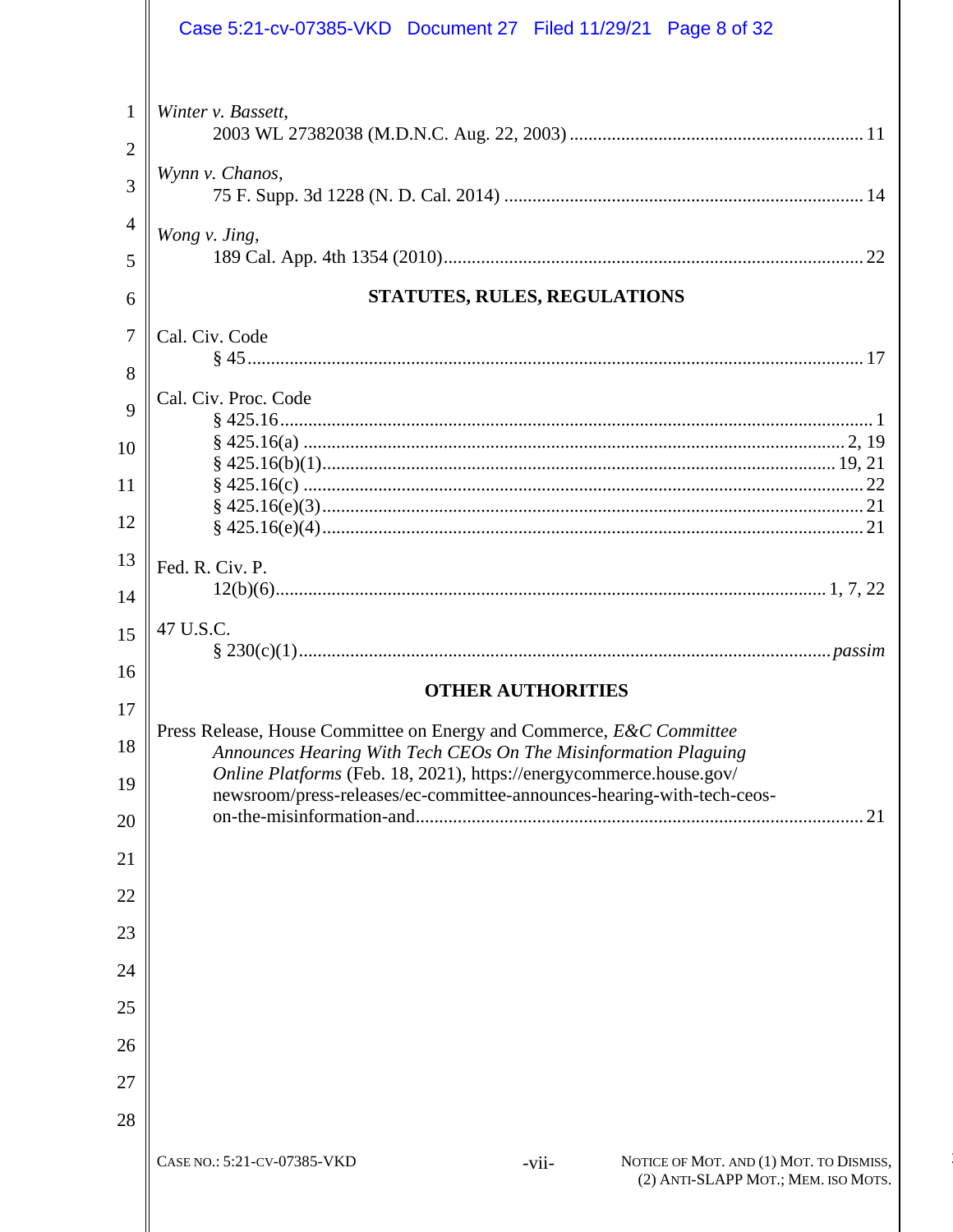### **NOTICE OF MOTION AND MOTION TO DISMISS**

<span id="page-8-0"></span>2 3 4 5 6 7 8 9 PLEASE TAKE NOTICE THAT, on March 8, 2022, at 10:00 a.m., or as soon thereafter as the matter may be heard, in Courtroom 2 of the United States District Court for the Northern District of California, San Jose Division, this Motion to Dismiss will be heard. Meta Platforms, Inc. ("Meta") moves  $(1)$  to dismiss the Complaint pursuant to Federal Rule of Civil Procedure 12(b) $(6)$ (the "Motion to Dismiss"); and (2) to strike the claims asserted against Meta pursuant to California's anti-SLAPP statute, section 425.16 *et seq*. of the California Code of Civil Procedure (the "Anti- $SLAPP$  Motion").<sup>1</sup> Both the Motion to Dismiss and the Anti-SLAPP Motion are based on this Notice of Motion and the Memorandum of Points and Authorities.

<span id="page-8-1"></span>10

#### <span id="page-8-3"></span>**STATEMENT OF REQUESTED RELIEF**

11 12 13 14 Pursuant to Federal Rule of Civil Procedure 12(b)(6), Meta requests that the Court dismiss the Complaint with prejudice. In addition, pursuant to California's anti-SLAPP statute, section 425.16 *et seq*. of the California Code of Civil Procedure, Meta requests that the Court strike the Complaint and award Meta its attorneys' fees for work associated with this motion.

<span id="page-8-2"></span>15

#### **MEMORANDUM OF POINTS AND AUTHORITIES**

16 17 18 19 20 21 22 23 Meta relies on independent third-party fact-checkers to identify, rate, and analyze potential misinformation on the Facebook platform. The independence of the fact checkers is a deliberate feature of Meta's fact-checking program, designed to ensure that Meta does not become the arbiter of truth on its platforms. Though Meta identifies potential misinformation for fact-checkers to review and rate, it leaves the ultimate determination whether information is false or misleading to the fact-checkers. And though Meta has designed its platforms so that fact-checker ratings appear next to content that the fact-checkers have reviewed and rated, it does not contribute to the substance of those ratings.

24 25 26 Stossel ignores this reality and instead simply claims that undifferentiated "Defendants" (two fact-checking entities and Meta itself) defamed him. But the distinction between defendants is critical here, not in the least because Section 230 of the Communications Decency Act protects

- 27
- 28

<sup>1</sup> Defendant Facebook, Inc. recently changed its name to Meta Platforms, Inc.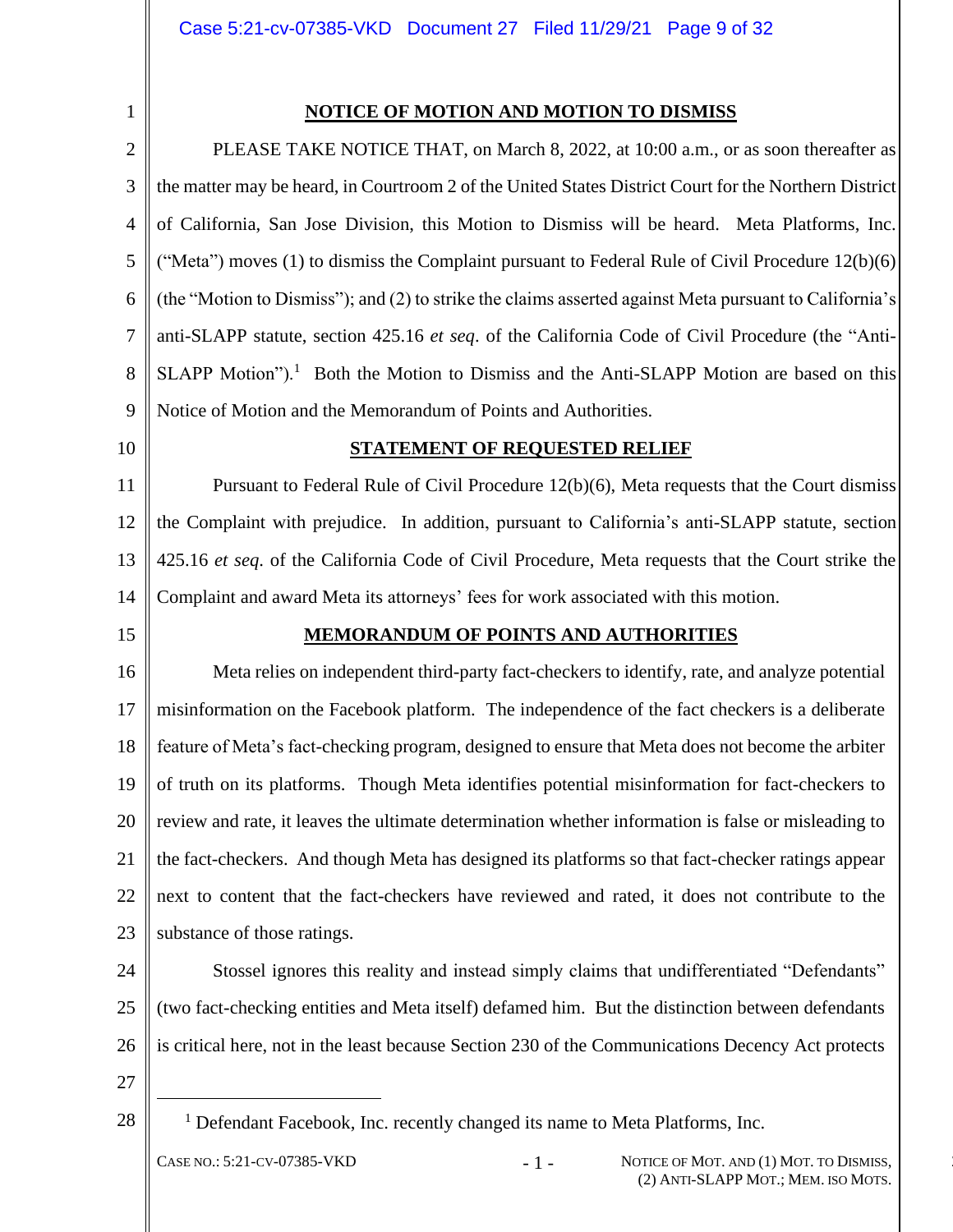#### Case 5:21-cv-07385-VKD Document 27 Filed 11/29/21 Page 10 of 32

1  $\mathcal{L}$ Meta from liability for material posted to the Facebook platform by third parties. Stossel accordingly must show that Meta somehow contributed to the defamatory nature of the content at issue. He has not and cannot do so.

3

4 5 6 7 8 9 10 11 Beyond this threshold Section 230 problem, the complaint also fails to state a claim for defamation. For one, Stossel fails to plead facts establishing that Meta acted with actual malice which, as a public figure, he must. For another, Stossel's claims focus on the fact-check articles written by Climate Feedback, not the labels affixed through the Facebook platform. The labels themselves are neither false nor defamatory; to the contrary, they constitute protected opinion. And even if Stossel could attribute Climate Feedback's separate webpages to Meta, the challenged statements on those pages are likewise neither false nor defamatory. Any of these failures would doom Stossel's complaint, but the combination makes any amendment futile.

12 13 14 15 16 17 18 19 20 21 Finally, the claim runs afoul of California's anti-SLAPP statute, which the Ninth Circuit has held applies to state-law claims brought in federal court. California enacted its anti-SLAPP law to reduce the proliferation of "lawsuits brought primarily to chill the valid exercise of the constitutional rights of freedom of speech." Cal. Civ. Proc. Code § 425.16(a). Stossel's defamation claim takes direct aim at Meta's First Amendment rights by challenging its editorial decision to publish fact-checks. As numerous courts have recognized, "Facebook [has a] First Amendment right to decide what to publish and what not to publish on its platform." *La'Tiejira v. Facebook, Inc.*, 272 F. Supp. 3d 981, 991 (S.D. Tex. 2017). And for the reasons explained above, Stossel cannot show a reasonable probability of prevailing on his defamation claim, as the anti-SLAPP law requires.

<span id="page-9-0"></span>22 23 24 25 26 27 None of these defects can be cured by further amendment. Prior to filing this motion, Meta identified each defect in a letter urging Stossel to drop this lawsuit or, if he believes these defects could somehow be cured, to come forward with proposed amendments that would address them. *See* Jennings Decl. Ex. 1. Rather than add any allegations to attempt to cure those problems, Stossel chose to stand on his original complaint. Given that choice, and because Section 230 is meant to protect defendants against "protracted legal battles," *Fair Housing Council v.*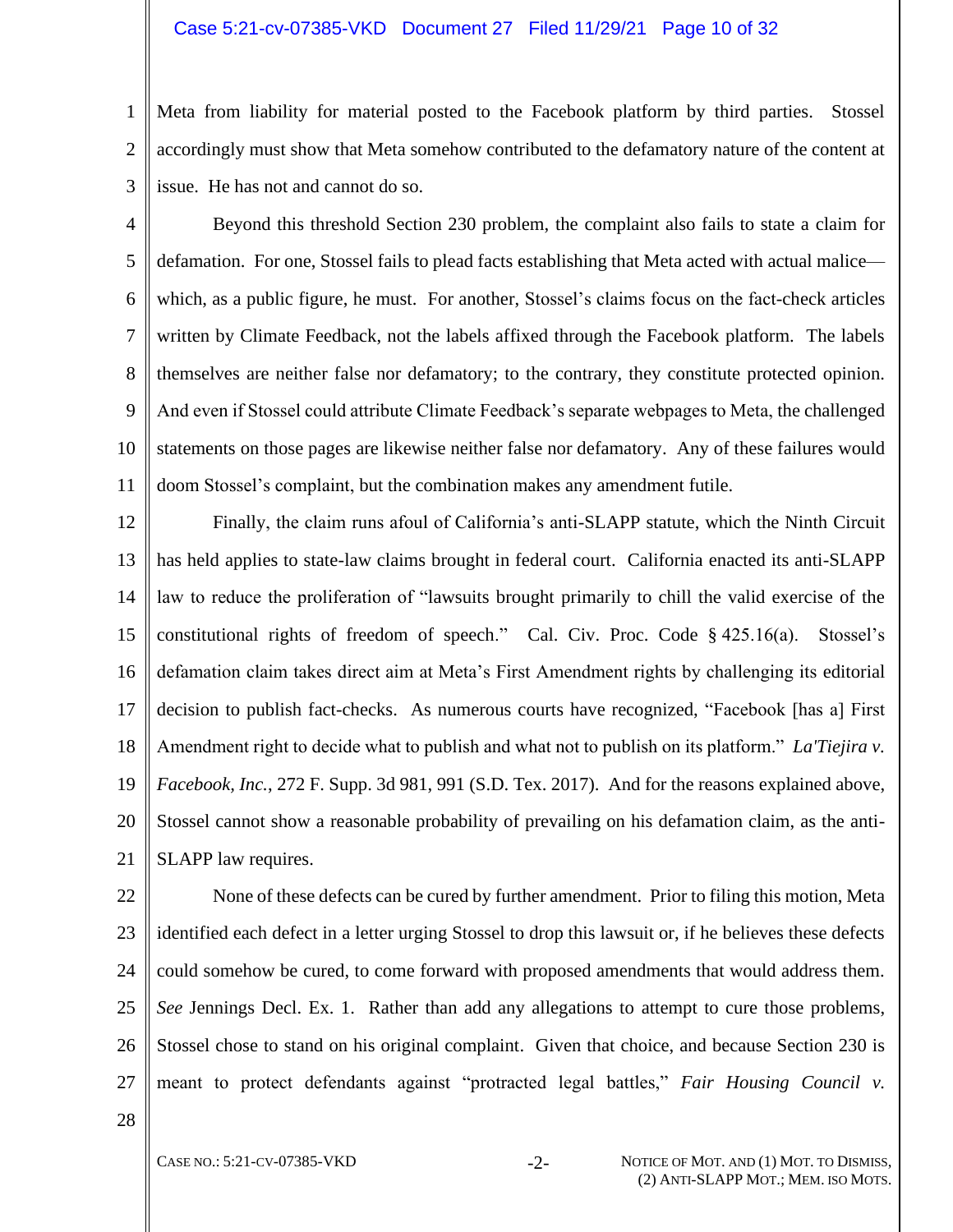1 2 *Roommates.com, LLC*, 521 F.3d 1157, 1175 (9th Cir. 2008), dismissal should be with prejudice, and Meta should be awarded attorneys' fees associated with this motion.

<span id="page-10-0"></span>3

<span id="page-10-1"></span>4

5

#### **BACKGROUND**

## **A. Third-Party Fact-Checkers Identify Misinformation On The Facebook Platform**

6 7 8 9 10 11 12 13 14 Meta operates the Facebook platform, an online social network service with 2.8 billion users worldwide. Compl. ¶ 24. As part of its "commit[ment] to fighting the spread of misinformation," Meta has developed a fact-checking program to help identify false or misleading information on Facebook. Compl. 1 29; *see also* Jennings Decl. Ex. 2, at 1.<sup>2</sup> Meta relies on "independent, third-party fact-checking organizations" to "review content, check its facts, and rate its accuracy." Compl. ¶ 32; Jennings Decl. Ex. 2, at 1-2. This process "happens independently from Facebook, and may include calling sources, consulting public data, authenticating videos and images, and more." Jennings Decl. Ex. 2, at 2. These independent, third-party fact-checkers "are certified through the non-partisan International Fact-Checking Network (IFCN)." *Id*. at 1.

15 16 17 18 19 One of these independent fact-checkers is Climate Feedback, which has a team of scientists dedicated to "sorting fact from fiction in climate change media coverage." Compl. ¶ 26; *see also* Jennings Decl. Ex. 3, at 1 (listing latest claim reviews including one on Facebook).<sup>3</sup> Climate Feedback, in turn, allegedly operates under Science Feedback, "a worldwide network of scientists sorting fact from fiction in science based on media coverage." Compl. ¶¶ 25, 26.

20 21 22 Facebook provides the third-party fact-checkers with a fact-checking system that permits them to independently rate and review posts identified as potentially containing misinformation. Compl.  $\P$ <sup> $\parallel$ </sup> 34-35; Jennings Decl. Exs. 2, 4.<sup>4</sup> A fact-checker can, for example, tag a piece of content

23

## 27

28

<sup>3</sup> The Complaint (at footnote 1) incorporates this webpage by reference. *See supra* n.1.

<sup>4</sup> The Complaint (at footnote 4) incorporates this webpage by reference. *See supra* n.1.

<sup>24</sup> 25 26  $2$  The Complaint incorporates the webpage titled "Fact-Checking on Facebook" by reference. That webpage can be considered in deciding the Motion to Dismiss and the Anti-SLAPP Motion. *See* Compl. n.3; *Knievel v. ESPN*, 393 F.3d 1068, 1076-1077 (9th Cir. 2005) (considering website under "'incorporation by reference' doctrine").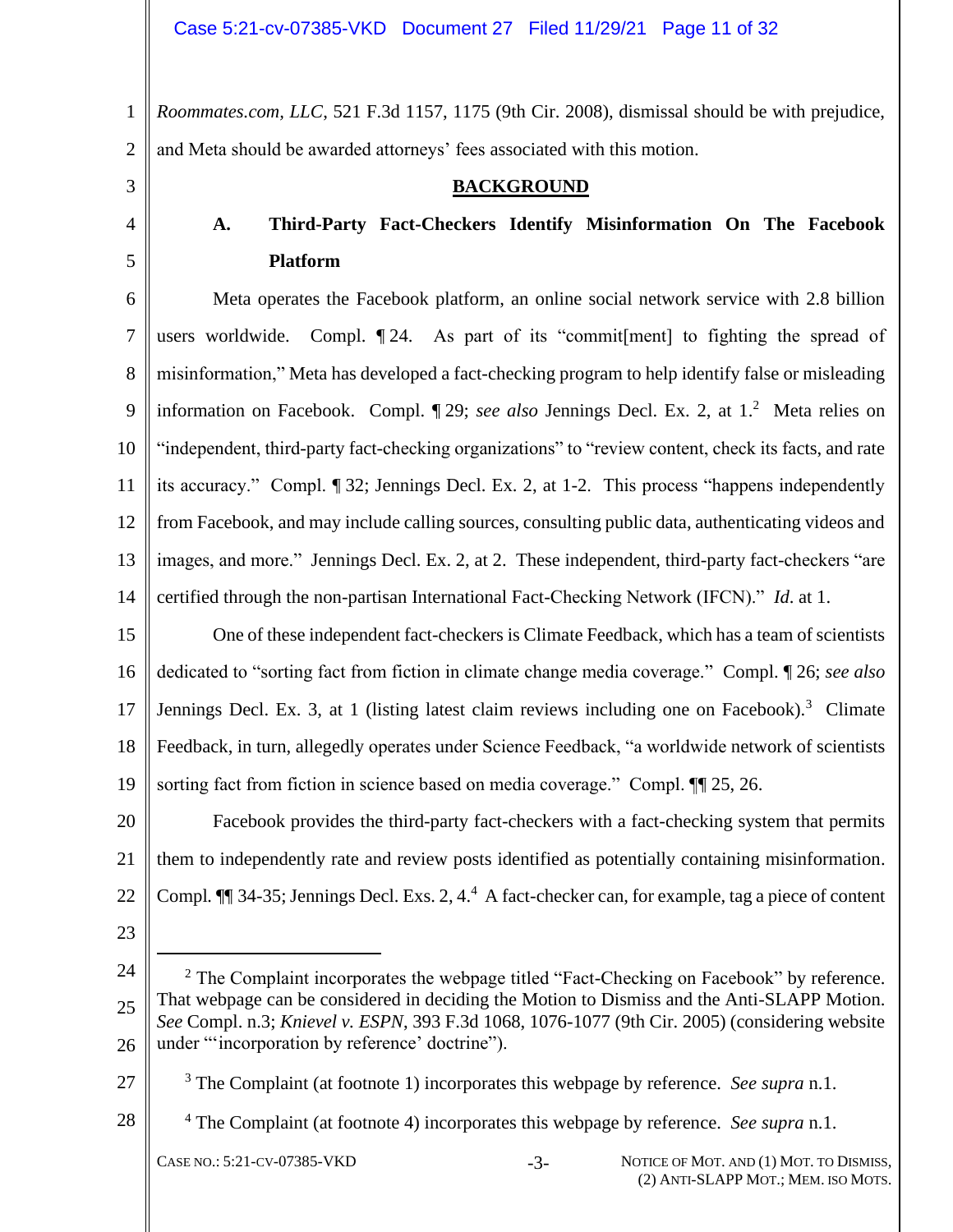1  $\mathcal{L}$ 3 4 5 6 7 8 9 10 11 as "Altered," "Missing Context," "False," or "Partly False." Jennings Decl. Ex. 4, at 1-2. If a factchecker determines that content is altered, missing context, false, or partly false, Facebook then applies a label to the content so that other users can read additional details about the fact-check. Compl. ¶ 34; Jennings Decl. Ex. 2, at 2. The label is placed on top of the flagged content and states the independent fact-checker's rating, for example, "Missing Context" or "Partly False." Compl*.* ¶¶ 45, 83. The label also contains a button stating, "See Why." Compl*.* ¶¶ 45, 83. Clicking on the "See Why" button brings up a text box that shows (1) the caption of the fact-checker's review, (2) a summary of the fact-checker's rating, and (3) a link to a webpage describing Facebook's fact-checking process. Compl.  $\P\P$  46, 84. If a user further clicks on the text box, they are directed to the third-party fact-checker's website for more details about the fact-checker's review and ultimate rating of the content. Compl. ¶¶ 47, 85.

<span id="page-11-0"></span>12

13

## **B. Facebook Labeled Stossel's Videos Identified By Third-Party Fact-Checker Climate Feedback As Missing Context Or Containing False Information**

14 15 16 Stossel "publishes short weekly news videos on social media, primarily on Facebook, where he has over one million followers." Compl.  $\P$  23. At issue are two videos he made and posted to his Facebook page.

17 18 19 20 21 22 23 The first video, which Stossel calls the "Fire Video," is titled "Government Fueled Fires." Jennings Decl. Ex. 5.<sup>5</sup> The video contained clips from an interview Stossel conducted of author Michael Shellenberger to promote Shellenberger's book titled "Apocalypse Never: Why Environmental Alarmism Hurts Us All." *Id.* Stossel's video stitched his own commentary with different video clips, including those from the Shellenberger interview. *Id.* For example, the video contained the following statements from Shellenberger, cut together with commentary from Stossel:

24 25 Shellenberger: Climate change is . . . not the end of the world. It's not our most serious environmental problem—

Stossel: *And* it's not the main cause of the California fires.

27

28

26

<sup>5</sup> The Complaint (at footnote 5) incorporates this video by reference. *See supra* n.1.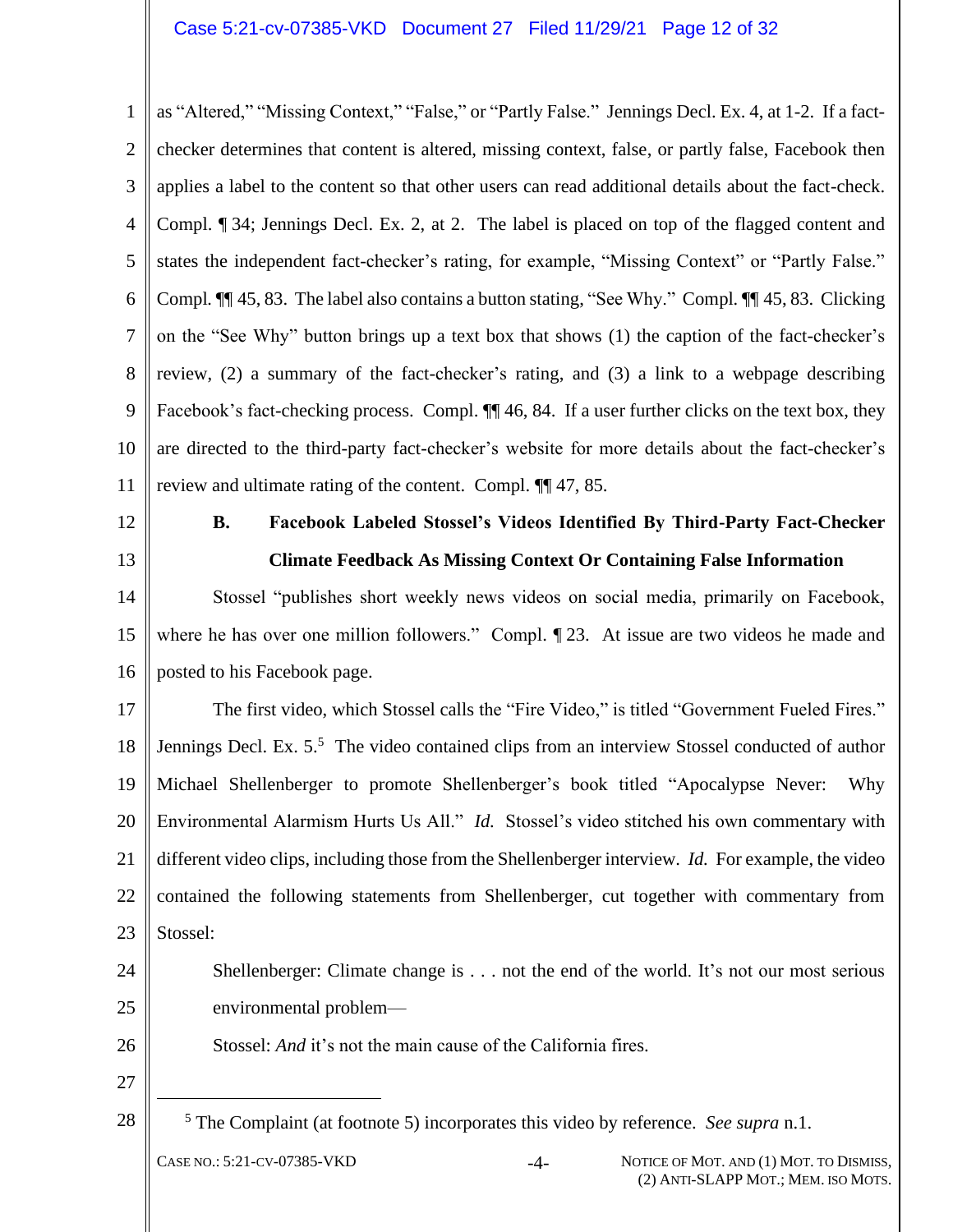| $\mathbf{1}$   | $\cdots$                                                                                                               |  |  |
|----------------|------------------------------------------------------------------------------------------------------------------------|--|--|
| $\overline{2}$ | Stossel: If not climate change, what is to blame?                                                                      |  |  |
| 3              | [Cartoon clip of Smokey the Bear]                                                                                      |  |  |
| 4              | Stossel: Foolish policies                                                                                              |  |  |
| 5              | .                                                                                                                      |  |  |
| 6              | Stossel (in a voice over): Climate has made things worse. California has warmed 3 degrees                              |  |  |
| $\overline{7}$ | over 50 years. But-                                                                                                    |  |  |
| 8              | Shellenberger: You could have had this amount of warming and not had these fires                                       |  |  |
| 9              | <i>Id.</i> at 2:17-21, 3:10-14, 3:25-4:4 (emphasis added).                                                             |  |  |
| 10             | Climate Feedback rated the "Fire Video" as "missing context." Compl. 11 46-47.                                         |  |  |
| 11             | Accordingly, Meta affixed a label to the video stating, "Missing Context: Independent fact-                            |  |  |
| 12             | checkers say this information could mislead people." Compl. ¶45. The label contains a "See                             |  |  |
| 13             | Why" button, which, when clicked, generates a text box reiterating that "[i]ndependent fact-                           |  |  |
| 14             | checkers say this information is missing context and could mislead people." Compl. 146. The                            |  |  |
| 15             | text box contains the title of Climate Feedback's fact-check review ("Climate change, forest                           |  |  |
| 16             | management and several other causes contribute to wildfire severity and total area burned in the                       |  |  |
| 17             | western United States."), Compl. 146, as well as a link to the page on Climate Feedback's website                      |  |  |
| 18             | that contains Climate Feedback's full review, Compl. ¶ 47. The full review explains why the claim                      |  |  |
| 19             | that "[f] orest fires are caused by poor management[,] [n] ot by climate change" is misleading.                        |  |  |
| 20             | Compl. $\P$ 47; Jennings Decl. Ex. 6, at 1. <sup>6</sup>                                                               |  |  |
| 21             | The second video, which Stossel calls the "Alarmism Video," is titled "Are We Doomed?"                                 |  |  |
| 22             | Jennings Decl. Ex. 7. <sup>7</sup> This video relies heavily on clips from a panel Stossel moderated at the            |  |  |
| 23             | Heartland Institute. Compl. ¶ 47. Although Stossel set up the event as a "debate," "many                               |  |  |
| 24             | individuals invited as counterpoints  refused to attend," leaving the discussion one-sided.                            |  |  |
| 25             | Compl. ¶ 80. The panelists expressed skepticism that hurricanes are getting stronger and "pointed"                     |  |  |
| 26             |                                                                                                                        |  |  |
| 27             | $6$ The Complaint (at footnote 6) incorporates this webpage by reference. See supra n.1.                               |  |  |
| 28             | $\frac{7}{7}$ The Complaint (at footnote 9) incorporates this video by reference. See supra n.1.                       |  |  |
|                | CASE NO.: 5:21-CV-07385-VKD<br>NOTICE OF MOT. AND (1) MOT. TO DISMISS,<br>$-5-$<br>(2) ANTI-SLAPP MOT.; MEM. ISO MOTS. |  |  |
|                |                                                                                                                        |  |  |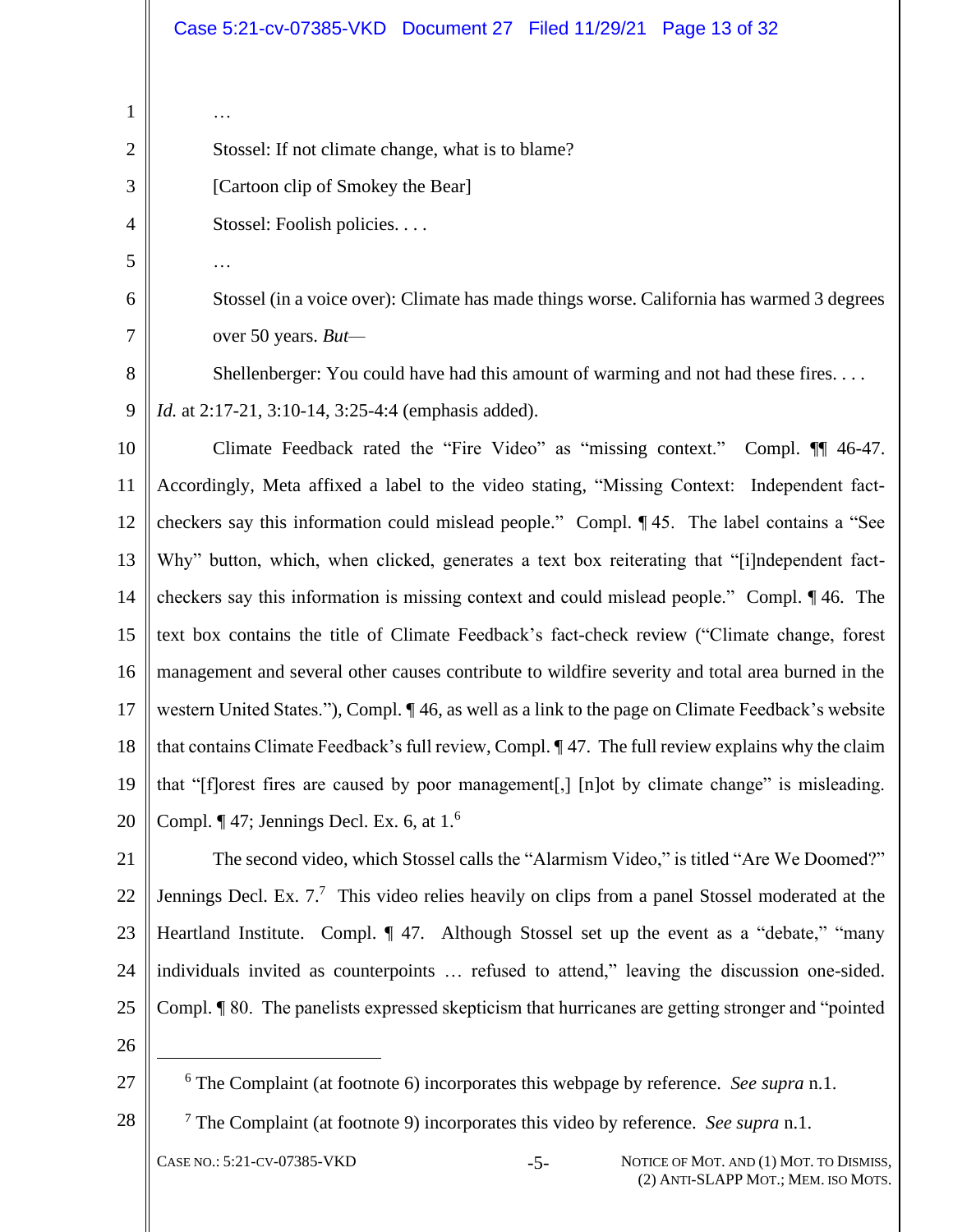#### Case 5:21-cv-07385-VKD Document 27 Filed 11/29/21 Page 14 of 32

1 2 3 4 5 out that even if the planet warms by five degrees, humans can adjust." Jennings Decl. Ex. 7, at 4:25-5:1. Stossel used clips from this one-sided panel to debunk various "myths," including that "government action today can save us" and "carbon dioxide is carbon pollution, that just does harm and threatens food supply." *Id.* at 6:6-7; 6:19-21. At the end of the video, he says, "I wish there were a real debate. Why won't the other side debate?" *Id.* at 7:22-23.

6 7 8 9 10 11 12 13 14 15 16 Climate Feedback reviewed the Alarmism Video and rated it as "partly false." Compl. ¶¶ 83-84. Meta accordingly affixed a "Partly False Information" label to the video. Compl. ¶ 83. Like the Fire Video label, the Alarmism Video label contains a "See Why button," which, if clicked, brings up a text box that says "[i]ndependent fact-checkers say this information has some factual inaccuracies" and includes a link to Climate Feedback's website. Compl. ¶ 84. The text box similarly contains the title of Climate Feedback's fact-check review and is further linked to Climate Feedback's website. Compl. ¶ 84. The linked page on Climate Feedback's website, titled "Video promoted by John Stossel for Earth Day relies on incorrect and misleading claims about climate change," then explains that "speakers in the video rely on several inaccurate claims and use imprecise language that misleads viewers about the scientific understanding of climate change." Compl.  $\P$  85; Jennings Decl. Ex. 8, at  $2.8$ 

<span id="page-13-0"></span>17

#### **C. Stossel Files This Lawsuit**

18 19 20 21 22 23 24 25 26 In response to the fact-checks of his two videos, Stossel filed a single-count complaint against Meta, Science Feedback, and Climate Feedback, contending that "Defendants"—in the aggregate—defamed him. *See, e.g.*, Compl. ¶¶ 116, 122, 124, 131. In particular, Stossel alleges that two statements are defamatory. First, he challenges what he calls the "False Attribution" that is, "Defendant[s'] state[ment] by implication that in Stossel's Fire Video, Stossel" claimed that "'forest fires are caused by poor management. Not by climate change'"—a statement that Stossel alleges "he did not make." Compl. ¶ 116. Second, Stossel challenges the statement that the Alarmism Video "had been subjected to a 'fact-check' that had determined that the Alarmism Video contained 'factual inaccuracies' and was 'partly false.'" Compl. ¶ 125.

- 27
- 28

<sup>8</sup> The Complaint (at footnote 10) incorporates this webpage by reference. *See supra* n.1.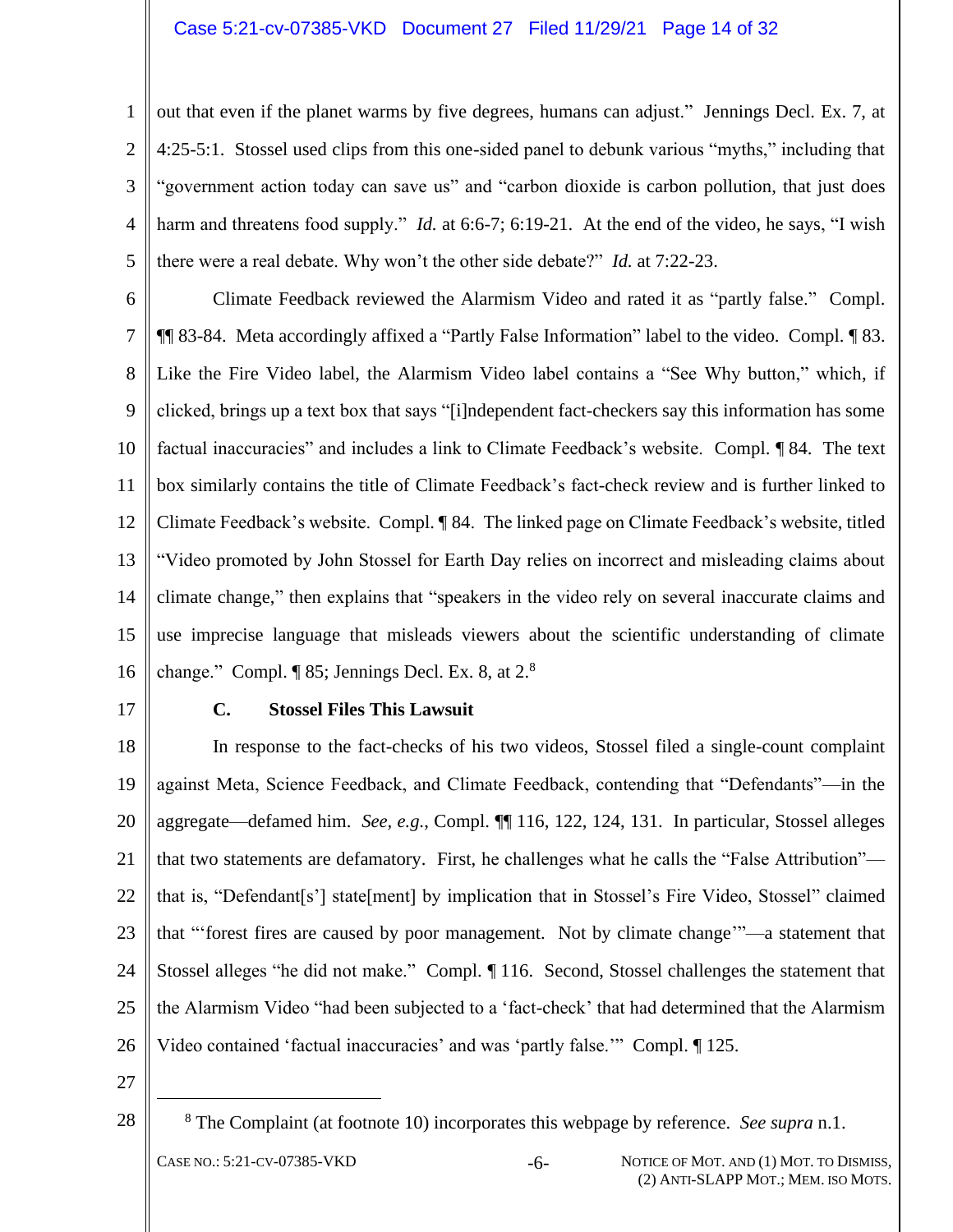<span id="page-14-0"></span>1

2

## <span id="page-14-7"></span><span id="page-14-6"></span><span id="page-14-3"></span>**ARGUMENT**

#### <span id="page-14-1"></span>**I. STOSSEL CANNOT STATE A VIABLE DEFAMATION CLAIM**

3 4 5 6 7 8 9 10 11 12 To survive a motion under Rule 12(b)(6), "[t]hreadbare recitals of the elements of a cause of action, supported by mere conclusory statements, do not suffice." *Ashcroft v. Iqbal*, 556 U.S. 662, 678 (2009). Instead, Plaintiffs must allege "factual content that allows the court to draw the reasonable inference that the defendant is liable for the misconduct alleged." *Id*. The Court is not required to "assume the truth of legal conclusions merely because they are cast in the form of factual allegations." *Fayer v. Vaughn*, 649 F.3d 1061, 1064 (9th Cir. 2011) (citation omitted). Nor should the Court accept allegations that contradict documents attached to the Complaint or incorporated by reference, *Gonzalez v. Planned Parenthood of L.A.*, 759 F.3d 1112, 1115 (9th Cir. 2014), or that rest on "unwarranted deductions of fact, or unreasonable inferences," *In re Gilead Sciences Sec. Litig.*, 536 F.3d 1049, 1055 (9th Cir. 2008).

<span id="page-14-2"></span>13

#### <span id="page-14-5"></span><span id="page-14-4"></span>**A. Section 230 Of The Communications Decency Act Bars Stossel's Claim**

14 15 16 17 18 Defamation claims against online service providers like Meta fall within the heartland of Section 230's broad protection. Section 230 was enacted in large part to respond to a state court decision which held an internet service provider liable for defamation. *Barnes v. Yahoo!, Inc.*, 570 F.3d 1096, 1101 (9th Cir. 2009). Accordingly, defamation is "[t]he cause of action most frequently associated with … section 230." *Id.*

19 20 21 22 23 24 25 Stossel's defamation claim is no exception. Subsection  $230(c)(1)$ —which this court has described as "quite robust," *Daniels v. Alphabet, Inc.*, 2021 WL 1222166, at \*12 (N.D. Cal. Mar. 31, 2021)—bars any claim that would treat a "provider" of an "interactive computer service" as the "publisher" of content "provided by another information content provider." 47 U.S.C. § 230(c)(1); *see also Dyroff v. Ultimate Software Grp., Inc.*, 934 F.3d 1093, 1097 (9th Cir. 2019). Because Stossel's claim seeks to impose liability on Meta for making available content created by third parties (i.e., the fact-checks performed by Climate Feedback), Section  $230(c)(1)$  bars it.

26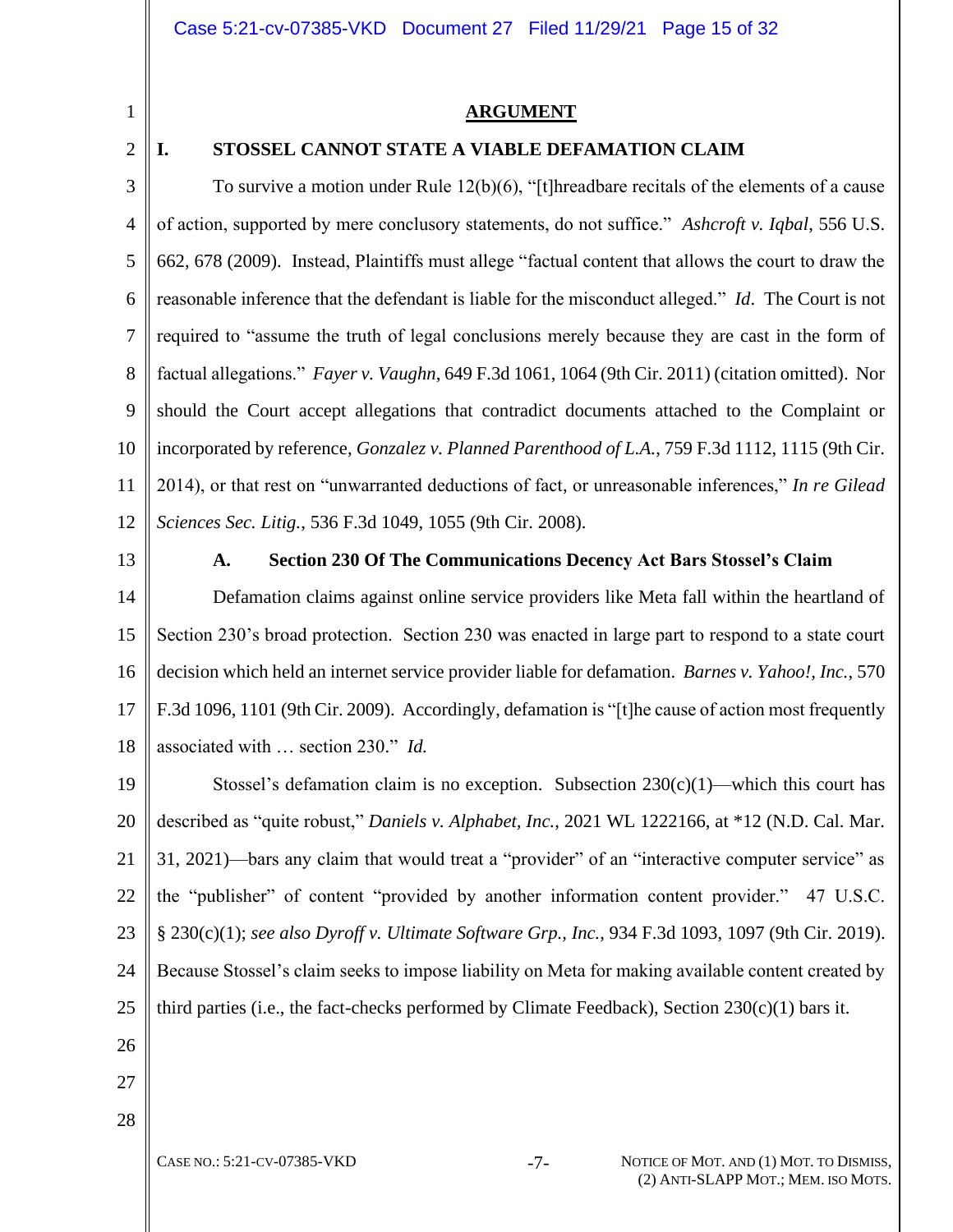2

<span id="page-15-0"></span>1

1. Stossel's defamation claim impermissibly seeks to impose liability on Meta for statements created by Climate Feedback

3 4 Stossel's defamation claim satisfies the prerequisites for triggering Section 230's protection.

5 6 7 At the outset, Meta is undisputedly a "provider" of "an interactive computer service"—the Facebook platform. *See, e.g.*, *Fed. Agency of News LLC v. Facebook, Inc.*, 432 F. Supp. 3d 1107, 1117 (N.D. Cal. 2020).

<span id="page-15-1"></span>8 9 10 11 12 13 14 15 16 17 18 19 20 21 22 23 And, Stossel's defamation claim seeks to treat Meta as the publisher of Climate Feedback's fact checks by holding Meta liable for the content of Climate Feedback's fact-checks, as well as the labels they triggered on the Facebook platform. Compl. ¶¶ 116-117, 125-126, 122, 131. Binding Ninth Circuit precedent draws a "crucial distinction between, on the one hand, taking actions (traditional to publishers) that are necessary to the display of unwelcome and actionable content and, on the other hand, responsibility for what makes the displayed content illegal or actionable." *Kimzey v. Yelp! Inc.*, 836 F.3d 1263, 1269 n.4 (9th Cir. 2016); *see also Jones v. Dirty World Ent. Recs. LLC*, 755 F.3d 398, 413-414 (6th Cir. 2014); *Nemet Chevrolet, Ltd. v. Consumeraffairs.com, Inc.*, 591 F.3d 250, 257-258 (4th Cir. 2009). This is because "the exercise of a publisher's traditional editorial functions … do not transform an individual into a 'content provider' within the meaning of § 230." *Batzel v. Smith*, 333 F.3d 1018, 1031 n.18 (9th Cir. 2003), *superseded by statute as stated in RLI Ins. Co. v. Langan Eng'g, Envtl., Surveying & Landscape Architecture, D.P.C.*, 834 Fed. App'x 362 (9th Cir. 2021) (citation omitted). Here, "responsibility for what makes the displayed content [allegedly] illegal or actionable," *Kimzey*, 836 F.3d at 1269 n.4, rests squarely with Climate Feedback, not Meta, because it is Climate Feedback—not Meta who allegedly determined whether Stossel's videos were missing context or partly false.

24 25 26 27 28 Meta's alleged involvement in the fact-checking process, by contrast, consisted of restating Climate Feedback's ratings as labels and providing links to explanations that Climate Feedback authored. This type of automated display of content created by third parties—i.e., the combination of a "neutral means" with an "automated editorial act"—does not make Meta the creator of the third-party fact checkers' content. *Marshall's Locksmith Service, Inc. v. Google, LLC*, 925 F.3d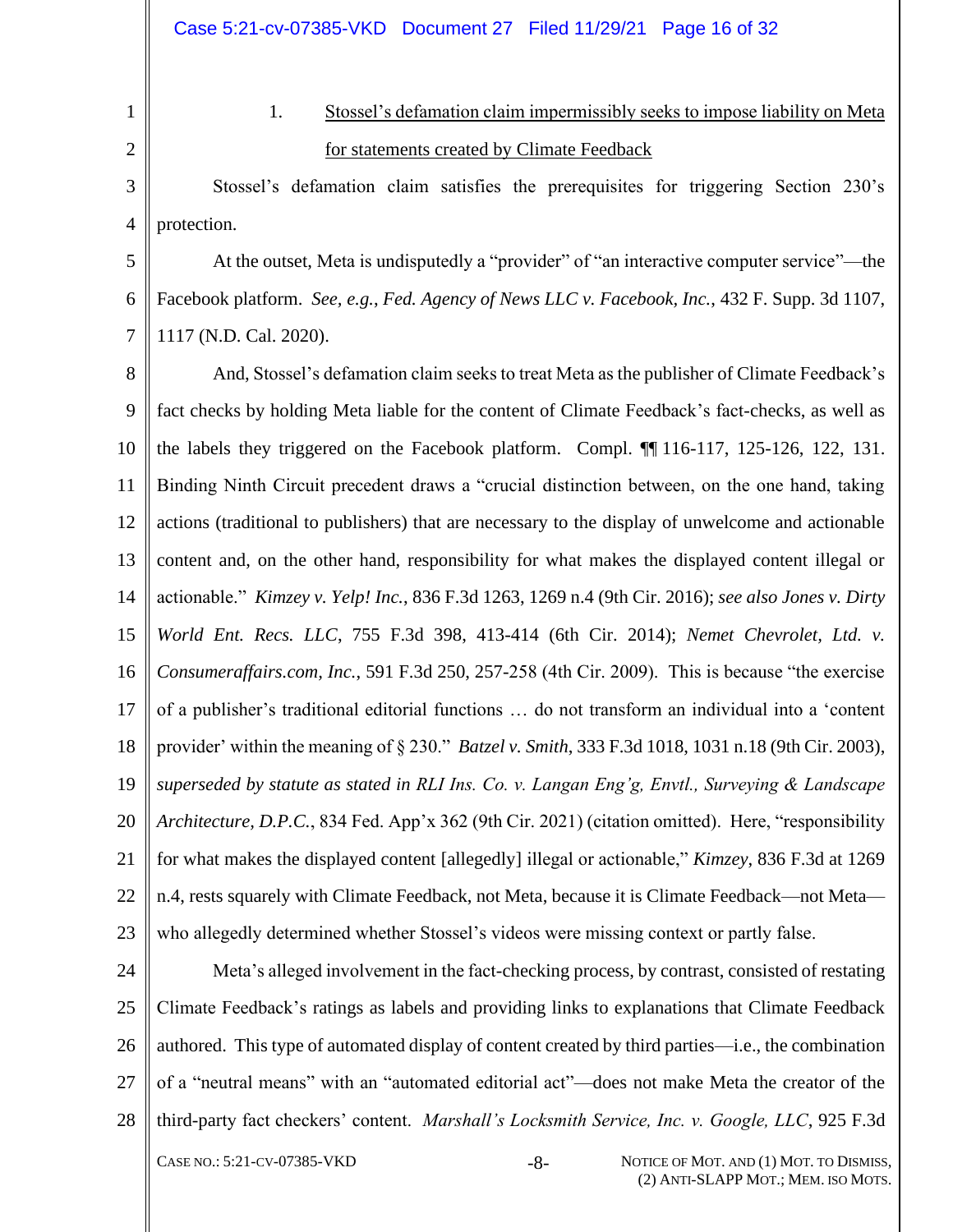1  $\mathcal{L}$ 3 4 5 6 7 8 9 10 11 12 13 1263, 1271 (D.C. Cir. 2019) (use of "automated algorithms" to convert "third party indicia of location into pictorial form" did not make Google the partial creator of resulting "map pinpoints"). It is instead analogous to Yelp's translation of user ratings into its proprietary star-rating system, which the Ninth Circuit has held does "not amount to content development." *Kimzey*, 836 F.3d at 1270 (quoting *Fair Housing Council v. Roommates.com, LLC*, 521 F.3d 1157, 1172 (9th Cir. 2008)). There, as here, Yelp's stars do "'absolutely nothing to enhance the defamatory sting of the message beyond the words offered by the user." *Id.* To take another example, eBay's development of its "safety program," through which eBay buyers can rate sales transactions on the platform, did not "place eBay outside the immunity for service providers," because eBay "did not create or develop the underlying misinformation." *Gentry v. eBay, Inc.*, 99 Cal. App. 4th 816, 833-834 (2002). As with Yelp and eBay, all Meta has done here is provide a rating tool that factcheckers like Climate Feedback used. Holding Meta liable for the resulting labels and fact-checks would impermissibly impose liability for publishing content created by third parties.

<span id="page-16-0"></span>14

15

## 2. Stossel cannot circumvent Section 230 immunity through various state-law theories

16 17 18 Stossel attempts to bypass Section 230 under various sparsely pleaded state-law theories. *See* Compl. ¶ 108 (contractual relationship), ¶ 109 (agency and ratification), ¶¶ 110-114 (conspiracy). None have merit.

19 20 21 22 23 24 25 26 27 28 CASE NO.: 5:21-CV-07385-VKD -9- NOTICE OF MOT. AND (1) MOT. TO DISMISS, *First*, Stossel alleges that Meta should be liable for the statements at issue because Facebook "contracts with [Climate Feedback and Science Feedback] 'to fact-check' content posted by Facebook users." Compl. ¶ 108. Not so. Merely paying someone to create content does not strip an interactive service provider of Section 230's protection. *See Blumenthal v. Drudge*, 992 F. Supp. 44, 51-52 (D.D.C. 1998) (AOL not liable for an allegedly defamatory story authored by someone else even though AOL had contracted with the author to provide the specific "kind of material"); *Ben Erza, Weinstein, & Co. v. Am. Online*, 206 F.3d 980 (10th Cir. 2000) (AOL not liable for allegedly false stock information even though AOL had contracted with two entities for the information). And Stossel does not allege anything more than that—he does not, for example, allege that Meta contracted with Climate Feedback or Science Feedback specifically to defame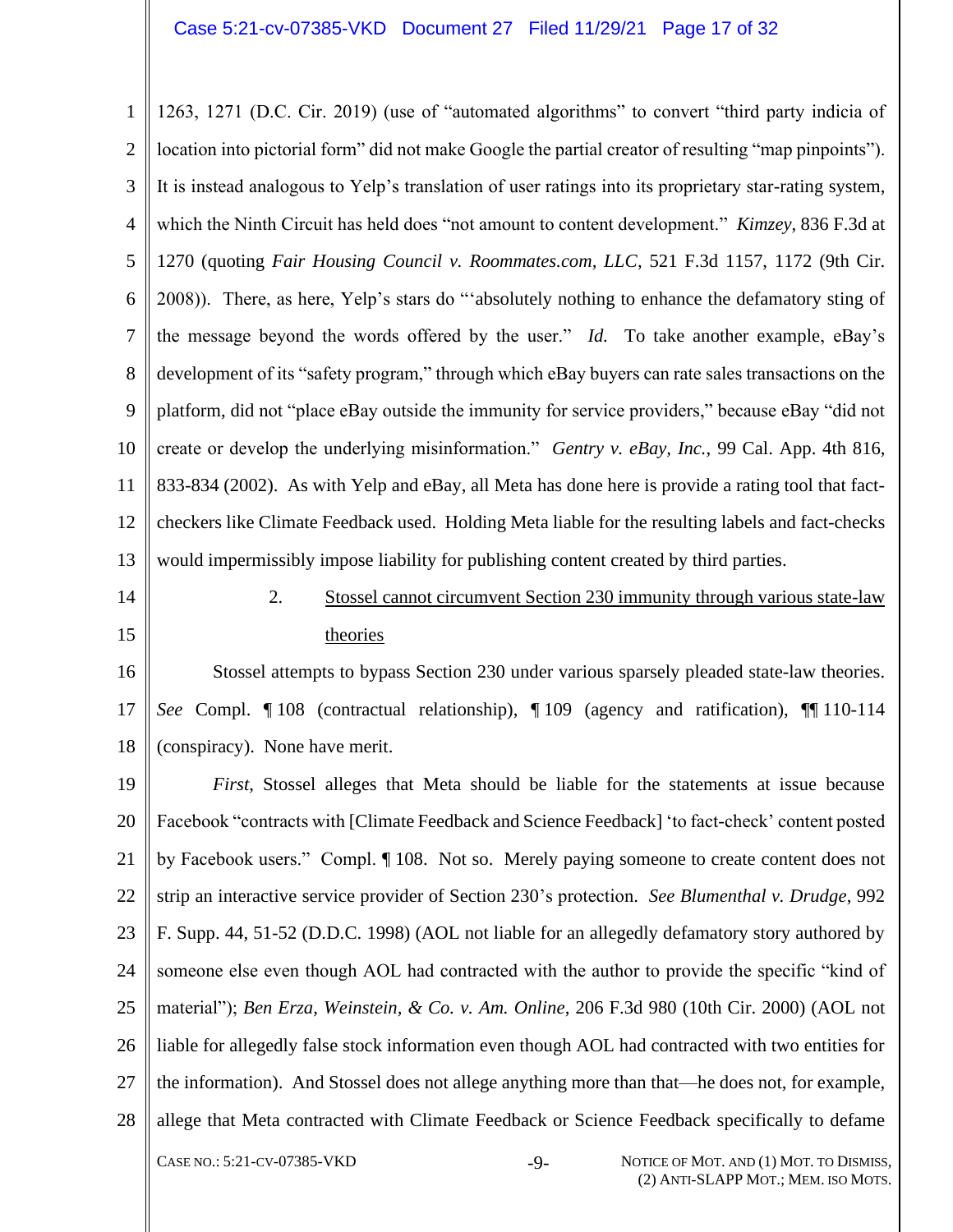#### Case 5:21-cv-07385-VKD Document 27 Filed 11/29/21 Page 18 of 32

1  $\mathcal{L}$ 3 4 Stossel. As Stossel himself concedes, Meta has developed the fact-checking program for the Facebook platform "to fight[] the spread of misinformation" and relies on "independent, thirdparty fact-checking organizations" to "review content, check its facts, and rate its accuracy," Compl. ¶¶ 29, 32, not to defame Stossel.

5 6 7 8 9 10 11 12 13 14 *Second*, Stossel asserts that Climate Feedback and Science Feedback acted as Meta's agents. Compl. ¶ 109. This bare legal conclusion is insufficient to survive a motion to dismiss, *In re Gilead*, 536 F.3d at 1055, and the complaint is devoid of any factual allegations to support any required element of an agency relationship. Courts routinely dismiss claims based on such scanty allegations. For example, "conclusory allegations [that] fail to demonstrate the necessary understanding between [defendants]" or to "establish how [the alleged principal] was in control" are insufficient. *United Energy Trading, LLC v. Pacific Gas & Electric Co.*, 146 F. Supp. 3d 1122, 1141 (N.D. Cal. 2015). So too are allegations that "[do] not proffer any factual basis to suggest that authority, either actual or apparent, existed." *Kreiser v. Asset Mgmt. Grp., Inc.*, 2021 WL 3579414, at \*3-4 (C.D. Cal. Apr. 23, 2021).

15 16 17 18 19 20 21 22 23 24 25 Even worse, the factual allegations that Stossel *does* offer contradict any assertion that an agency relationship existed. For an agency relationship to exist between Meta and Climate Feedback or Science Feedback, Meta must have either actually assented to the Feedback entities acting on its behalf or have held them out as authorized to act on Meta's behalf. *See Mavrix Photographs, LLC v. LiveJournal, Inc.*, 873 F.3d 1045, 1054 (9th Cir. 2017). Meta's public identification of the fact-checkers, including Climate Feedback and Science Feedback, as "independent," *see* Compl. ¶¶ 29, 45-46, 83-84, without more, defeats any inference that Meta assented to either Feedback entity acting on its behalf, *see In Gilead*, 536 F.3d at 1055. Those same statements contradict any conclusion that Meta held the Feedback entities out as authorized to act on its behalf. The Court therefore need not credit this conclusory theory (and indeed, should dismiss it with prejudice). *See Meeks v. Buffalo Wild Wings, Inc.*, 2018 WL 1524067, at \*6 (N.D.

26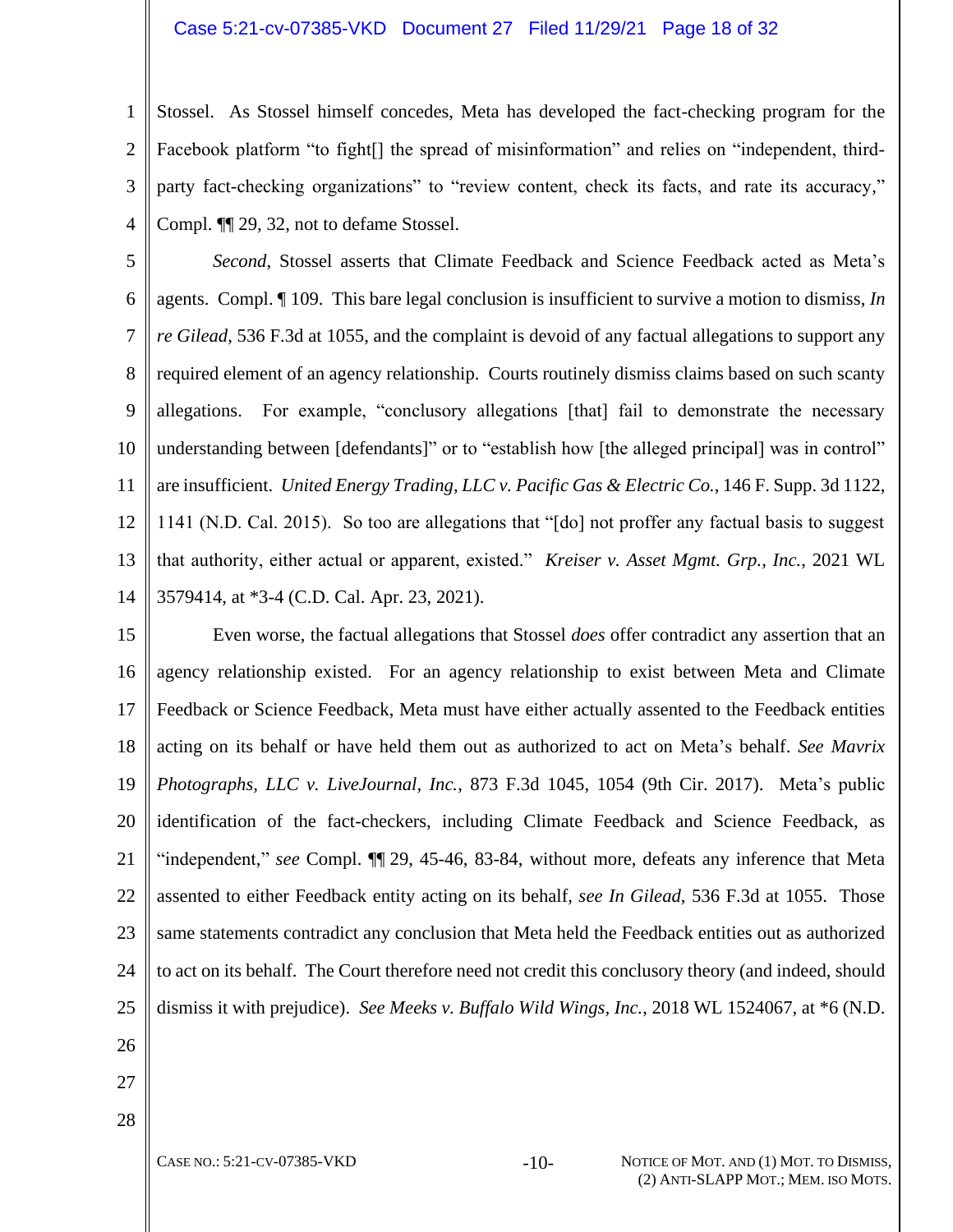1 2 Cal. Mar. 28, 2018) (denying plaintiff's request seeking leave to amend the complaint where complaint alleged facts that directly contradicted an agency relationship).<sup>9</sup>

3 4 5 6 7 8 9 10 11 12 13 14 15 16 17 18 *Last*, Stossel's conspiracy theory also fails. Courts across the country routinely reject plaintiffs' attempts to use conspiracy liability to hold online service providers liable for third-party content posted to their platforms, because doing so would improperly circumvent Section 230's protections. For example, in *J.B. v. G6 Hospitality*, another court in this district dismissed with prejudice a conspiracy claim that sought to hold Craigslist liable for sex-trafficking related posts to its platform. 2020 WL 4901196, at \*4 (N.D. Cal. Aug. 20, 2020). That claim, like Stossel's, "point[ed] directly to [the defendant's] role as a publisher of the advertisements," and thus fell within Section 230(c)(1). *Id.* Similarly, in *Winter v. Bassett*, the Middle District of North Carolina rejected a conspiracy claim against Yahoo for including websites that criticized the plaintiff as results in its search engine, reasoning that "[a]ny action against Yahoo for civil conspiracy … would hold Yahoo liable for its editorial decisions involving the content of third parties." 2003 WL 27382038, at \*7 (M.D.N.C. Aug. 22, 2003); *see also, e.g., Jones v. Twitter, Inc.*, 2020 WL 6263412, at \*3-4 (D. Md. Oct. 23, 2020) (section 230 immunity extended to conspiracy claims that "clearly seek to hold Twitter liable as a publisher of third-party content"). Because Stossel's conspiracy theory similarly seeks nothing more than to hold Meta liable for publishing content created by Climate Feedback, it should be rejected.

19 20 21 22 23 24 25 In any event, the complaint does not plausibly allege that Meta conspired with either Climate Feedback or Science Feedback to publish the allegedly defamatory statements. To survive a motion to dismiss with a claim predicated on conspiracy liability, a plaintiff must allege that the defendant "agreed to an *unlawful* plan"—that is, that the conspiring defendant had "actual knowledge that a tort is planned and concure  $\lceil \text{red} \rceil$  in the tortious scheme with knowledge of its unlawful purpose." *Resolute Forest Prods., Inc. v. Greenpeace Int'l*, 2019 WL 281370, at \*15 (N.D. Cal. Jan. 22, 2019) (citation omitted). Stossel has not so pleaded. The complaint claims

<span id="page-18-0"></span><sup>27</sup> 28 <sup>9</sup> To the extent Stossel separately attempts to plead a ratification theory, *see* Compl. ¶ 109, that theory would fail for the same reasons at the agency theory. Ratification is only effective if an agency relationship exists. *Batzel*, 333 F.3d at 1036 & n.23 (citing California law).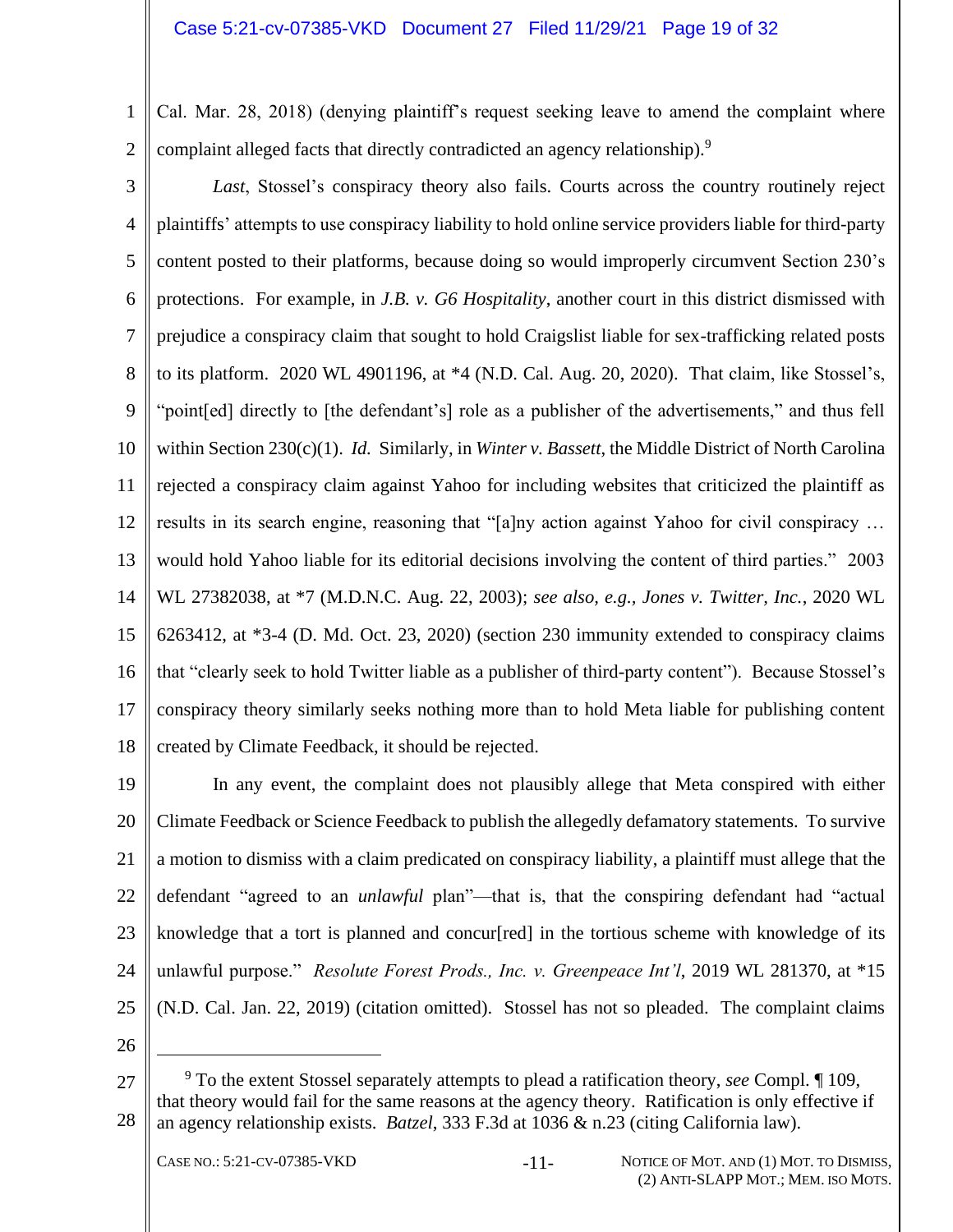#### Case 5:21-cv-07385-VKD Document 27 Filed 11/29/21 Page 20 of 32

1 2 3 4 5 only that Meta engaged Climate Feedback to "fact-check" content posted by Facebook users, and that Meta knew or should have known that the specific content at issue was false or defamatory. Compl. ¶¶ 114, 122, 130. It therefore does not contain "enough fact to raise a reasonable expectation that discovery will reveal evidence of *illegal* agreement." *Bell Atl. Corp. v. Twombly*, 550 U.S. 544, 556 (2007) (emphasis added).

6 7 8 9 10 11 12 13 Section 230 protects defendants not merely from ultimate liability, but also from "protracted legal battles." *Roommates.com*, 521 F.3d at 1175. And courts have repeatedly cautioned against allowing "creative" pleading to circumvent Section 230's broad protection. *See Kimzey*, 836 F.3d at 1266; *Fields v. Twitter, Inc.*, 217 F. Supp. 3d 1116, 1126 (N.D. Cal. 2016). Accordingly, where Section 230 applies, it requires not only dismissal, but dismissal with prejudice. *See, e.g., Caraccioli v. Facebook, Inc.*, 167 F. Supp. 3d 1056, 1067 (N.D. Cal. 2016) (dismissing with prejudice claims "barred as a matter of law by  $\S$  230(c)"). Dismissal with prejudice is appropriate here.

<span id="page-19-0"></span>14

15

## **B. Stossel Has Not Stated, And Cannot State, A Claim For Defamation Against Meta**

16 17 Stossel's defamation claim also fails on its own terms as Stossel has failed to state a defamation claim against Meta.

<span id="page-19-1"></span>18

#### 1. Stossel has not pled actual malice

19 20 21 22 23 24 25 26 27 Stossel is a public figure. "[A] plaintiff [may] be deemed an all-purpose public figure," where there is "'clear evidence of general fame or notoriety in the community, and pervasive involvement in the affairs of society." *Stolz v. KSFM 102 FM*, 30 Cal. App. 4th 195, 203 (1994) (quoting *Gertz v. Robert Welch, Inc.*, 418 U.S. 323, 352 (1974)). Stossel admits that he meets this test. *See* Compl. ¶ 23 (touting Stossel's achievements and fame). Accordingly, Stossel bears the burden to prove, by clear and convincing evidence, that any allegedly defamatory statement was made with "actual malice"—that is, "with knowledge that it was false or with reckless disregard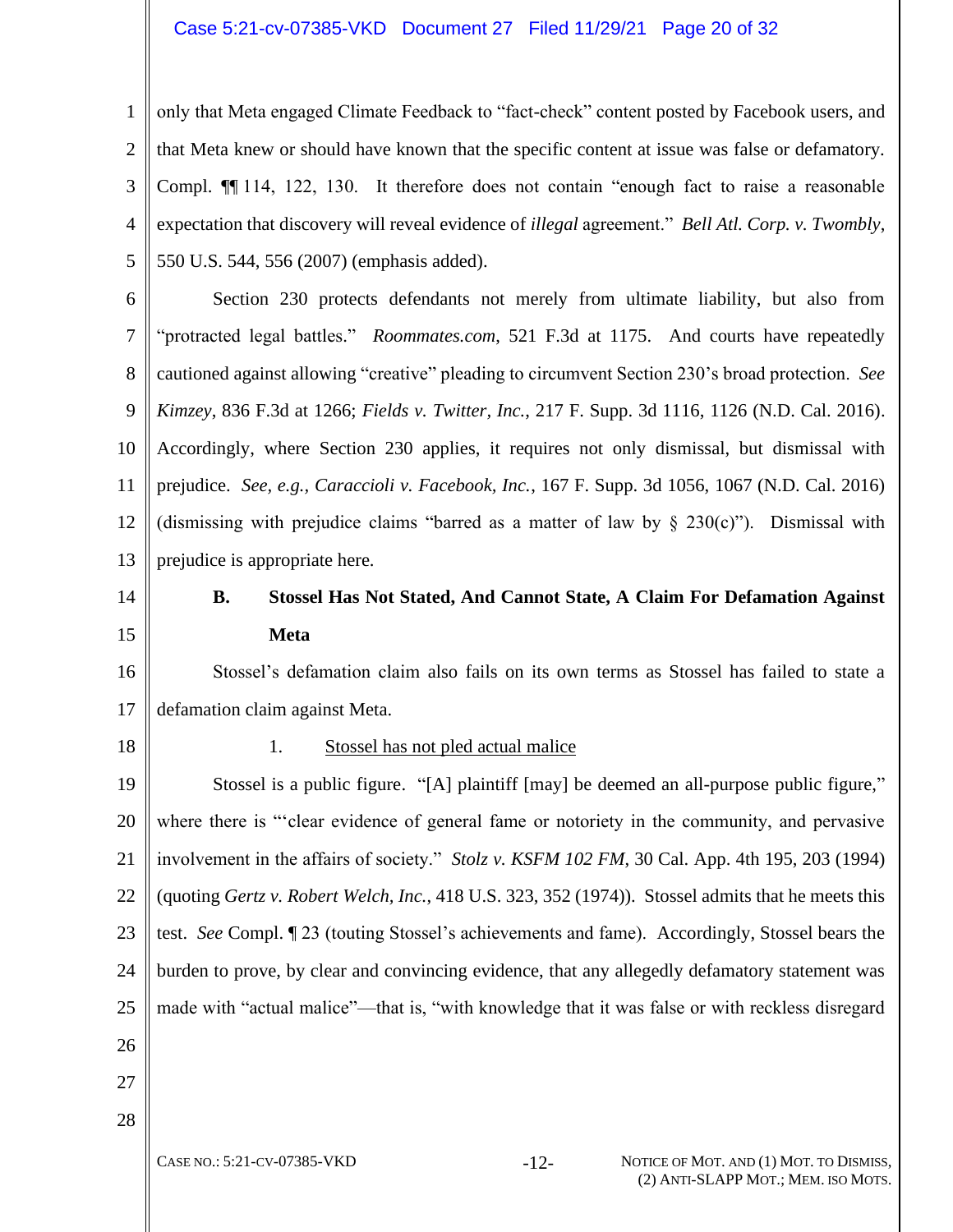1 2 of whether it was false or not." *Reader's Digest Ass'n v. Superior Court*, 690 P.2d 610, 613 (Cal. 1984) (citing *New York Times Co. v. Sullivan*, 376 U.S. 254, 279-280 (1964)). 10

3

4 5 6 7 8 9 10 11 12 13 The actual-malice requirement exists to encourage heartland First Amendment activity, like Facebook's editorial decisions to append third-party facts check to posts on its platform. *See infra* pp. 20-21. This rule "is not simply premised on common-law tradition, but on the unique character of the interest protected by the actual-malice standard." *Harte-Hanks Communications, Inc. v. Connaughton*, 491 U.S. 657, 685-686 (1989). "Our profound national commitment to the free exchange of ideas, as enshrined in the First Amendment, demands that the law of libel carve out an area of 'breathing space' so that protected speech is not discouraged." *Id.* at 686 (quoting *Gertz*, 418 U.S. at 342). Accordingly, a defamation claim must be dismissed when the complaint fails to plead actual malice with the requisite specificity. *Resolute Forest Prods., Inc. v. Greenpeace Int'l*, 302 F. Supp. 3d 1005, 1018-1019 (N.D. Cal. 2017); *see also Barry v. Time, Inc.*, 584 F. Supp. 1110, 1113 (N.D. Cal. 1984).

14 15 16 17 18 19 20 21 22 In light of the important purposes it serves, the standard to show actual malice is high: the public-figure plaintiff must "sho[w] that the allegedly false statement was made with knowledge that it was false or with reckless disregard of whether it was false or not." *Reed v. Gallagher*, 248 Cal. App. 4th 841, 861 (2016). At minimum, "[t]here must be sufficient evidence to permit the conclusion that the defendant in fact entertained serious doubts as to the truth of his publication . . . . The evidence must be so clear as to leave no substantial doubt." *Id.* Moreover, Stossel must allege "that *each* defendant had actual malice when it published, or had responsibility for the publication of, a defamatory statement." *Resolute Forest Prods.*, 2019 WL 281370, at \*8 (emphasis added); *see also Murray v. Bailey*, 613 F. Supp. 1276, 1281 (N.D. Cal. 1985). It is not

- 23
- 24

28 has injected himself into the ongoing public debate surrounding climate change. *See* Compl. ¶¶ 37-44, 78-81.

<sup>25</sup> 26 27  $10$  At minimum, Stossel is a "limited purpose" public figure to whom the actual malice standard applies—i.e., an individual who "voluntarily injects himself or is drawn into a particular public controversy and thereby becomes a public figure for a limited range of issues." *Stolz*, 30 Cal. App. 4th at 203 (quoting *Gertz*, 418 U.S. at 352). The Complaint establishes that Stossel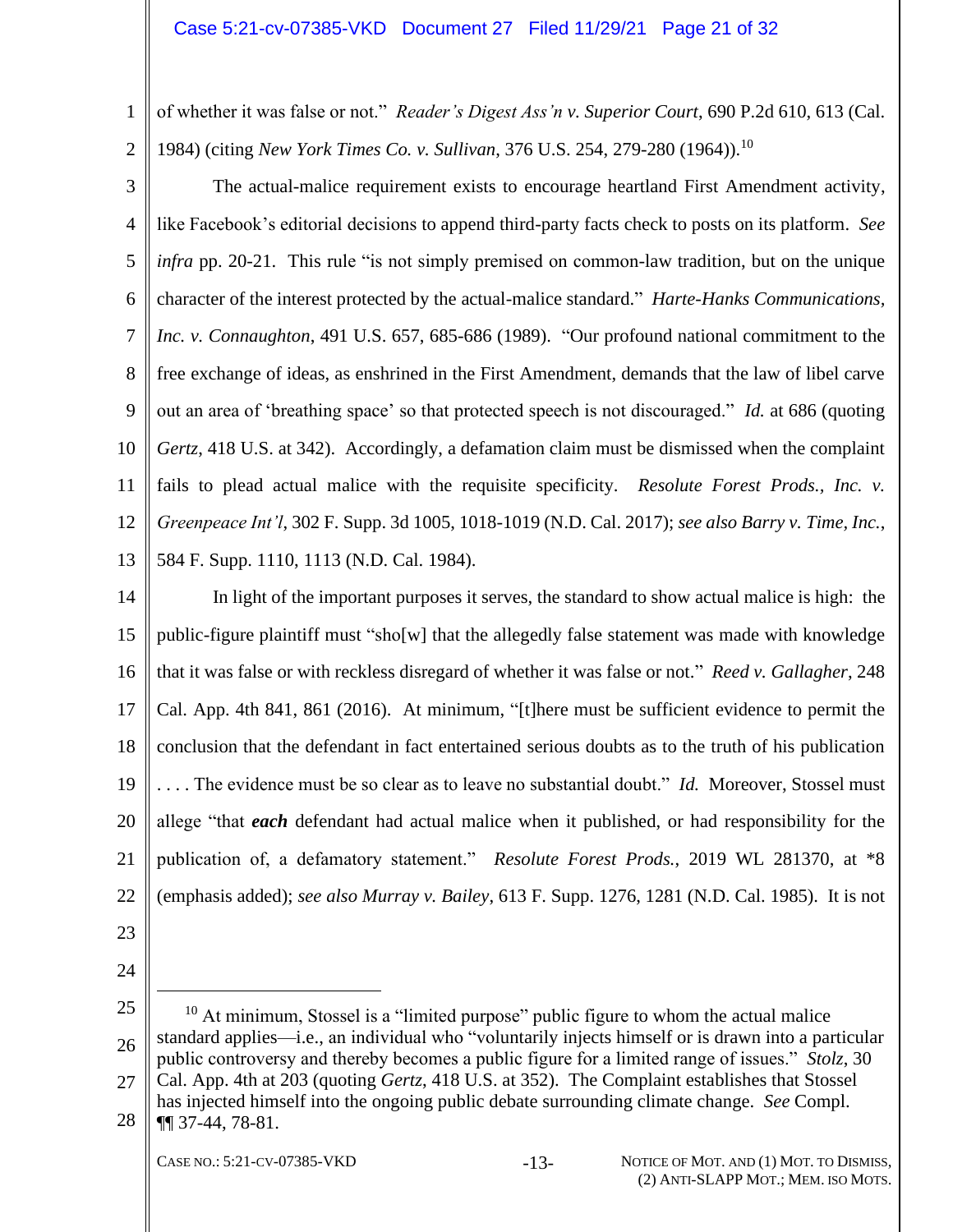1 2 enough to allege actual malice generally, on behalf of all Defendants—rather, Stossel must plead that Meta itself acted with actual malice.

3

4 5 6 7 8 9 10 11 12 13 Stossel falls far short of satisfying this demanding requirement for either of the allegedly defamatory statements. To begin, "[w]hen there are multiple actors involved in an organizational defendant's publication of a defamatory statement, the plaintiff must identify the individual responsible for the publication of a statement, and it is that individual the plaintiff must prove acted with actual malice." *Resolute Forest Prods.*, 302 F. Supp. 3d at 1019 (internal quotation marks omitted). All Stossel has done is baldly attribute actual malice to Meta generally; he has made no attempt to identify any specific actor at Meta who knew or should have known the claimed defamatory statements were false. (Indeed, given that the fact-check labels are applied to content automatically once content is rated by a fact-checker, without intervention by individual actors at Meta, it is hard to imagine that Stossel could identify any such person.) That alone compels dismissal of the defamation claim against Meta. *Id.*

14 15 16 17 18 19 20 21 22 Even if generally pleading that Meta acted with actual malice (without identifying any individual at Meta who was responsible for the publication of the alleged defamatory statements) could suffice, Stossel has not done so. The complaint simply states that Meta (as one of the "Defendants") "knew, or should have known" that the two allegedly defamatory statements were false. Compl. ¶¶ 122, 131. Again, that is insufficient. "[C]ourts have found that general allegations that a defendant should have known or should have investigated the truth of his or her statements do not adequately plead actual malice." *Wynn v. Chanos*, 75 F. Supp. 3d 1228, 1239 (N. D. Cal. 2014). And Stossel does not provide "any specific allegations that would support a finding that [Meta] harbored serious subjective doubts as to the validity of his assertions." *Id.*

23 24 25 26 27 28 These threadbare allegations are particularly unavailing in light of Stossel's allegation that Meta relied on Climate Feedback's review and rating of the two videos it allegedly defamed. That, too, precludes a finding of actual malice, because "[a] publisher does not have to investigate personally, but may rely on the investigation and conclusion of reputable sources." *Reader's Digest Ass'n*, 690 P.2d at 619. So, for example, the Ninth Circuit has held that a book publisher who republished a *New Yorker* story later claimed to be libelous lacked actual malice; the publisher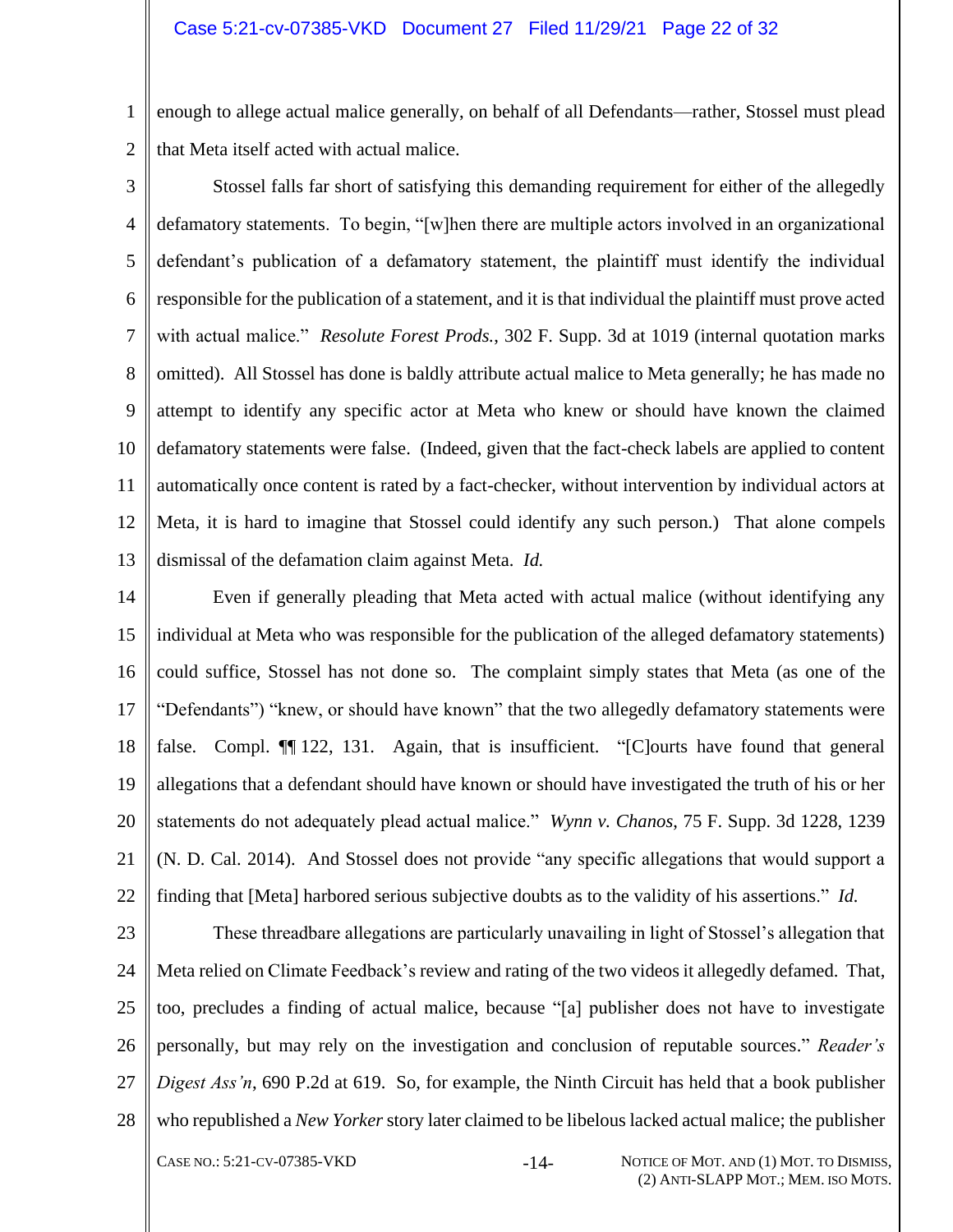#### Case 5:21-cv-07385-VKD Document 27 Filed 11/29/21 Page 23 of 32

1 2 3 4 5 "was entitled to rely on the investigation of the matter previously conducted by The New Yorker," particularly given "[t]he magazine's sterling reputation for accuracy." *Masson v. New Yorker Magazine, Inc.*, 960 F.2d 896, 902 (9th Cir. 1992). Meta's alleged reliance on independent, certified non-partisan third-party fact-checkers like Climate Feedback therefore confirms that Stossel has not, and cannot, plead actual malice.

6 7 8 Finally, to the extent Stossel intends to attribute Climate Feedback's alleged actual malice to Stossel through an agency theory, that also fails because he has not alleged that Climate Feedback acted as Meta's agent. *See supra* pp. 10-11.

9 10 11 As a matter of law, the complaint does not contain sufficient facts to permit the court to infer that Meta acted with actual malice. *See Resolute Forest Prods.*, 302 F. Supp. 3d at 1027- 1028. The complaint fails on this independent basis.

<span id="page-22-0"></span>12

13

2. Stossel has not pleaded that any action Meta took with regard to either video amounted to defamation

14 15 16 17 18 19 Even beyond Stossel's failure to plead actual malice, his defamation theories fail on other grounds. He identifies two purportedly defamatory statements: (1) the allegedly "false attribution" to him of certain statements from the Fire Video and (2) the allegedly inaccurate statement that the Alarmism Video had been subjected to a fact-check that determined that the Alarmism Video contained factual inaccuracies and was partly false. Neither claim identifies defamatory activity by either Meta or Climate Feedback.

<span id="page-22-1"></span>20 21 *a) No action Meta took with regard to the "Fire Video" amounted to defamation*

22 23 24 25 26 27 With regard to the "Fire Video," Stossel claims to have been injured by the allegedly false attribution to him, "by implication," of the statement that "forest fires are caused by poor management. Not by climate change." Compl.  $\P$  116. That "implication" is entirely the result of Climate Feedback's fact-check—which is not attributable to Meta. *See supra* pp. 9-12. The only action Meta is alleged to have taken is restating Climate Feedback's rating as a label and affixing that label to the Fire Video. Stossel does not challenge the content of that label as defamatory. It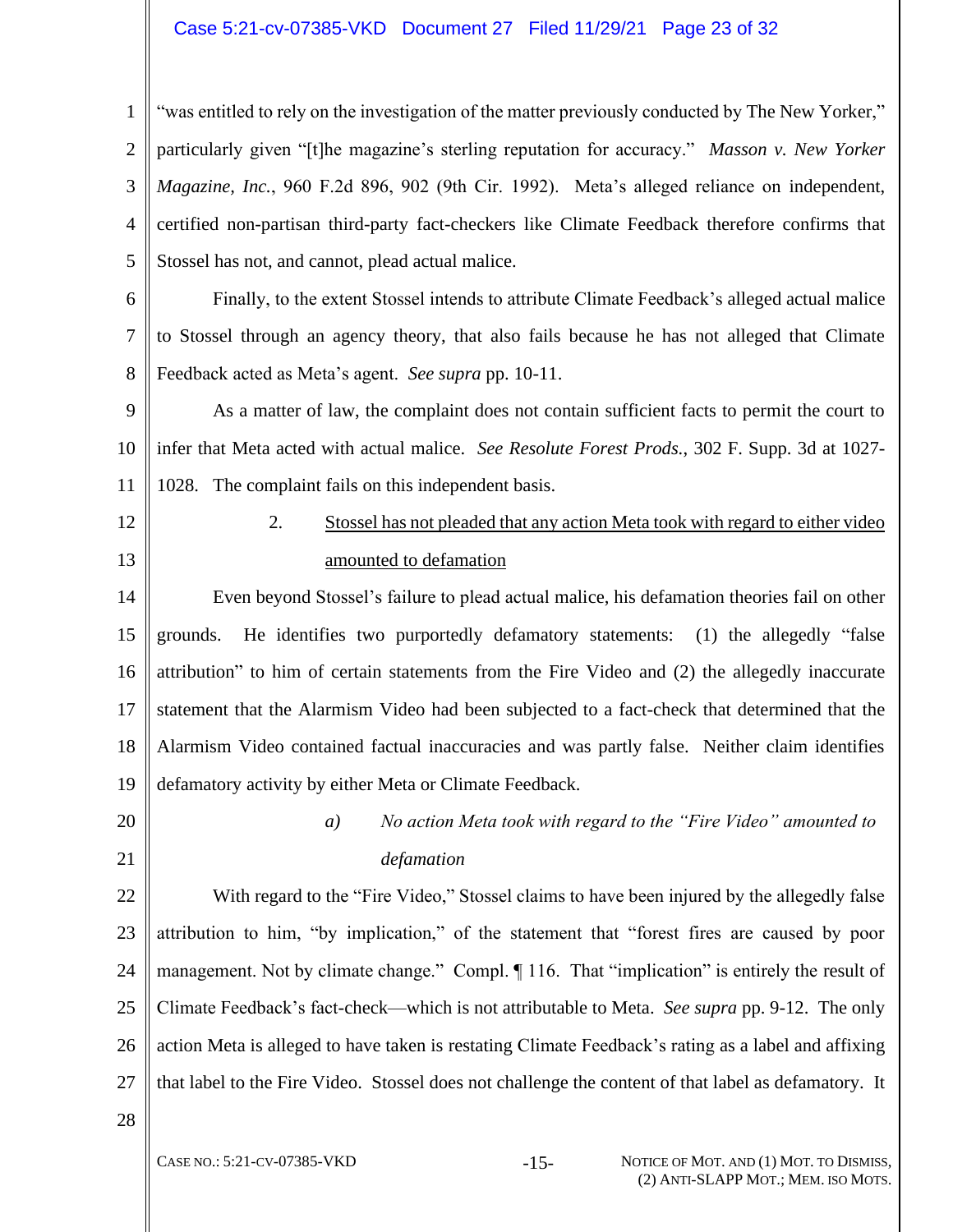1 2 is not. And, even if Climate Feedback's separate article could be attributed to Meta, the "implication" Stossel complains of is neither false nor defamatory.

3 4 5 6 7 8 9 10 11 12 13 14 15 16 *First*, Meta is alleged only to have superimposed a fact-check label on the Fire Video, describing Climate Feedback's conclusion that the video was "missing context." Stossel does not claim that label is actionably false—presumably because it is protected opinion. The conclusion that the video was "missing context" is necessarily a judgment call, one that is "not capable of verification or refutation by means of objective proof." *Phantom Touring, Inc. v. Affiliated Publications*, 953 F.2d 724, 728 n.7 (1st Cir. 1992). And it is undisputed that Meta shared the basis for the "missing context" label alongside the rating by linking to Climate Feedback's fact check. "A statement of opinion based on fully disclosed facts can be punished only if the stated facts are themselves false and demeaning." *Standing Committee on Discipline of U.S. Dist. Ct. v. Yagman*, 55 F.3d 1430, 1439 (9th Cir. 1995). For example, where an author describes general events and offers a personal perspective about ambiguities or disputed facts associated with those events, that opinion is protected under the First Amendment. *Partington v. Bugliosi*, 56 F.3d 1147, 1153 (9th Cir. 1995). So too here: Meta provided a link to a detailed description of the basis for the "missing context" label (i.e., Climate Feedback's webpage).

17 18 19 20 21 22 23 24 25 26 27 28 *Second*, the Fire Video itself makes clear that the "implication" Stossel complains of is not false. "A 'public-figure plaintiff must show the falsity of the statements at issue in order to prevail in a suit for defamation.'" *Stolz*, 30 Cal. App. 4th at 202 (quoting *Philadelphia Newspapers, Inc. v. Hepps*, 475 U.S. 767, 775 (1986)); *Brown v. Kelly Broadcasting Co.*, 771 P.2d 406, 433 n.37 (Cal. 1989)). Stossel claims that Climate Feedback's description of the Fire Video is false because it attributed to him a claim that "climate change doesn't cause forest fires." Compl. ¶¶ 48-53. But that does not accurately describe Climate Feedback's description of the video. All Climate Feedback's webpage says is that "[t]he claim that the forest fires currently burning in the western United States are caused by poor forest management and not climate change appeared in multiple Facebook posts published in September 2020," and "[w]hile forest management practices, specifically fire suppression, have increased the fuel load, scientific evidence also links climate change to hotter and drier conditions." Jennings Decl. Ex. 6, at 2. It does not specifically attribute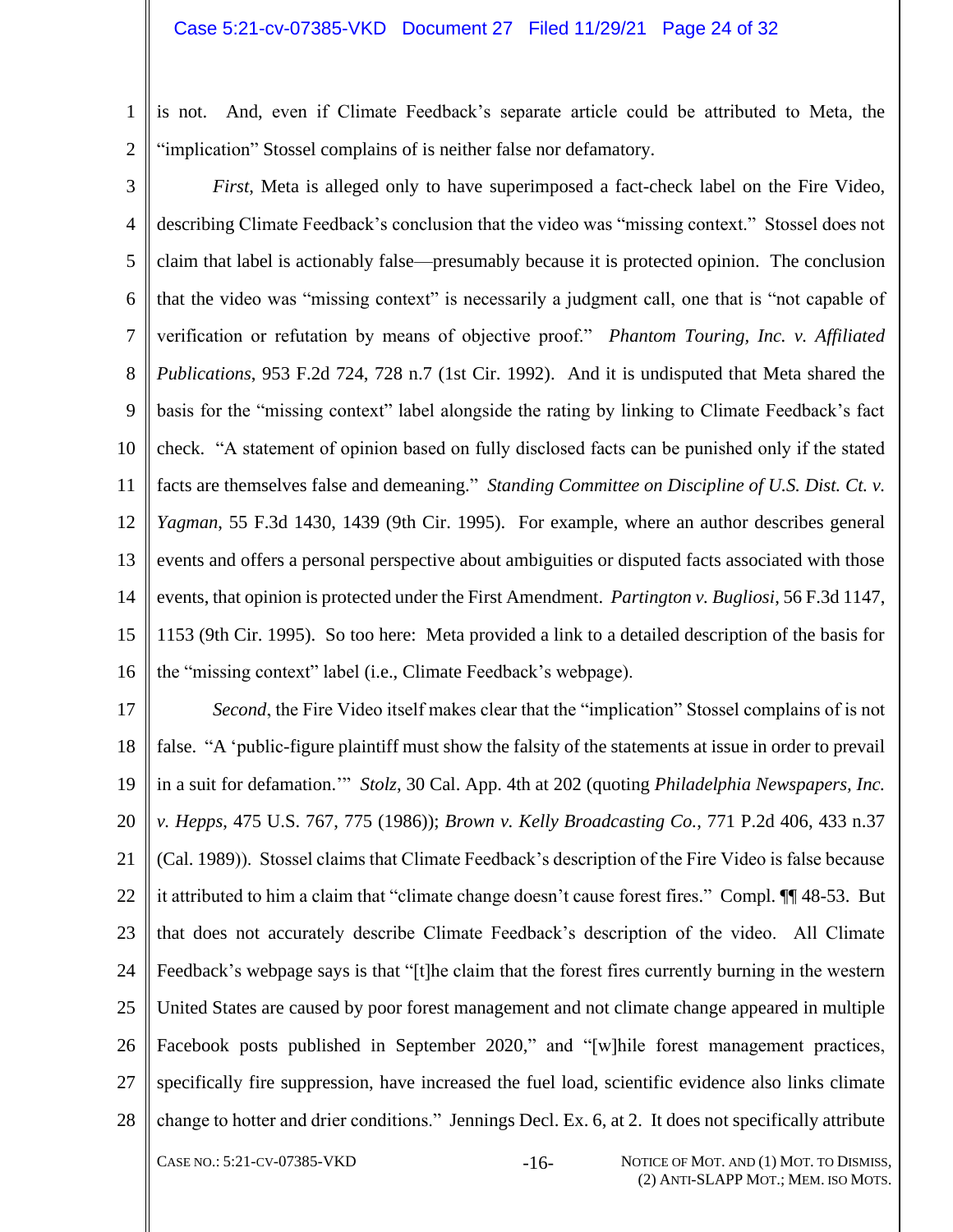#### Case 5:21-cv-07385-VKD Document 27 Filed 11/29/21 Page 25 of 32

1 2 3 4 5 6 that claim to Stossel, as opposed to the people he interviewed in his video. Indeed, Stossel's video *did* include a claim by Shellenberger that California's recent wildfires were caused by forest management. Jennings Decl. Ex. 5, at 3:10-13; 4:3-4 ("Stossel: 'If not climate change, what is to blame? Foolish policy.' … Shellenberger: 'You could have had this amount of warming and not had these fires.'"). There was therefore nothing false about the statement on Climate Feedback's webpage.

7 8 9 10 11 12 13 14 15 16 17 18 19 20 21 22 23 24 *Third*, the challenged implication is not defamatory. Defamatory words are those which "expose[] any person to hatred, contempt, ridicule, or … which cause[] [the speaker] to be shunned or avoided." Cal. Civ. Code § 45; *see also Bartholomew v. YouTube, LLC*, 17 Cal. App. 5th 1217, 1233 (2017) (holding statements not defamatory because they did not subject the plaintiff to "hatred, contempt, ridicule, or obloquy, or cause her to be shunned or avoided" or tend to "injure her in occupation" (quotation marks omitted)); *Hayes v. Facebook*, 2019 WL 5088805, at \*7 (N.D. Cal. Aug. 15, 2019) (Facebook notice identifying an internet link as malicious "is not defamatory"). Science Feedback's description of Stossel's video as including a claim that California wildfires were caused by forest management does not question *Stossel's* honesty, credibility, or reputation. Indeed, its description did not mention Stossel at all. That description therefore cannot support a defamation claim. For instance, in *Polygram Records, Inc. v. Superior Court*, the court held that a false statement indicating that plaintiff's business goods "were of inferior quality" did not "accuse plaintiff of dishonesty, lack of integrity or incompetence" and therefore was not defamatory. 170 Cal. App. 3d 543, 550 (1985). Similarly, in *Hayes*, "statements [that plaintiff's website link was malicious] were at most a commentary on an internet link" and "[n]o reasonable person would interpret those statements as being about [plaintiff] personally." 2019 WL 5088805, at \*7 (dismissed with prejudice). For similar reasons, statements about Stossel's *videos* do not rise to the level of defamation.<sup>11</sup>

25

26 27 28  $11$  Climate Feedback's comments on the Fire Video did not even mention Stossel by name. "The [allegedly] defamatory statement must specifically refer to, or be 'of and concerning,' the plaintiff." *John Doe 2 v. Superior Court*, 1 Cal. App. 5th 1300, 1312 (2016). That requirement also is not met here. *See Hayes*, 2019 WL 5088805, at \*7 (Facebook's notice identifying an internet link as malicious "is not about [plaintiff] personally").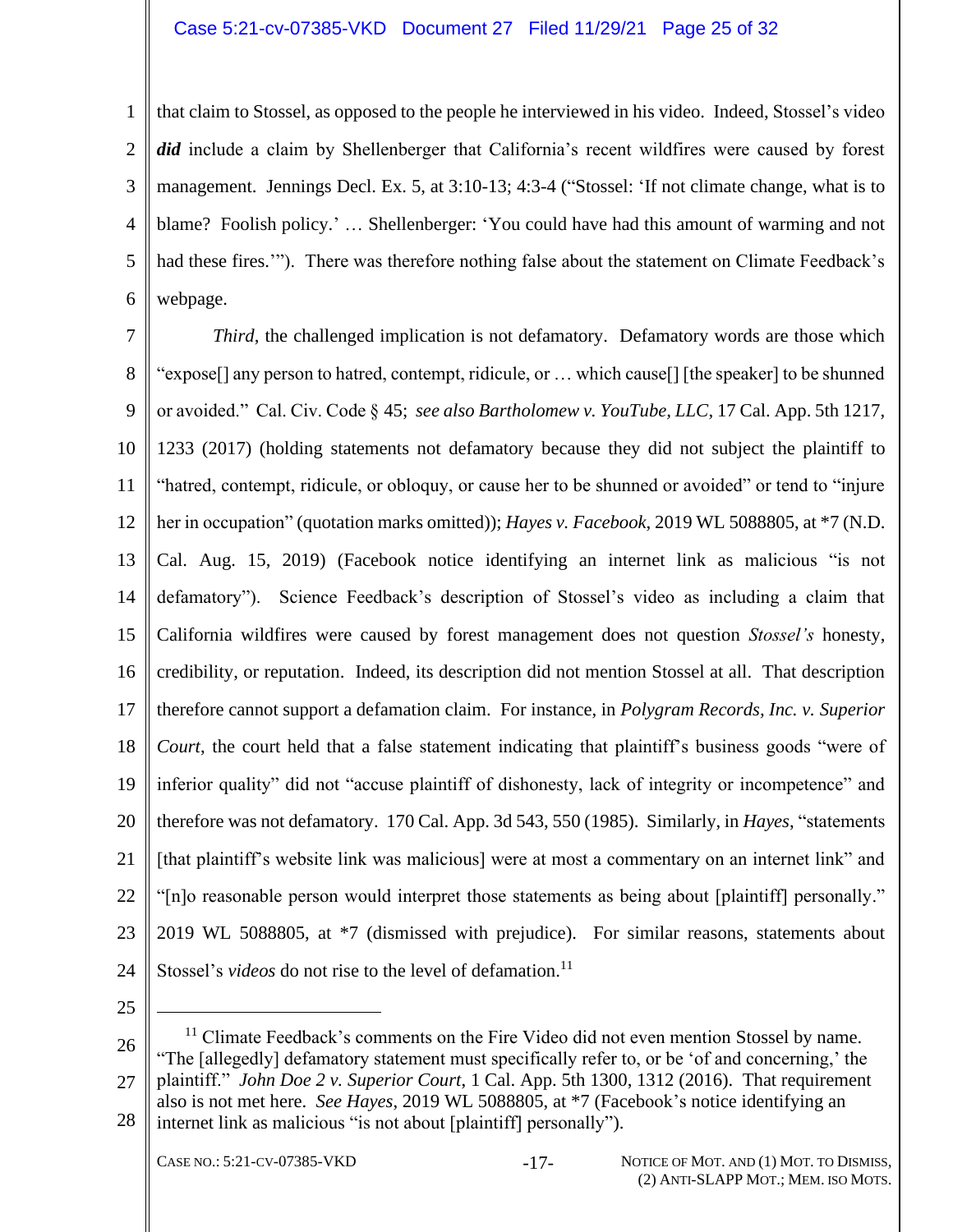# <span id="page-25-0"></span>1 2

## *b) No action Meta is alleged to have taken with regard to the "Alarmism Video" amounted to defamation*

3 4 5 6 7 8 Stossel's claims related to the Alarmism Video are similarly flawed. The only assertedly defamatory statement he identifies is the statement "that Stossel's Alarmism Video had been subjected to a 'fact-check' that had determined that the Alarmism Video contained 'factual inaccuracies' and was 'partly false.'" Compl. ¶ 125. Again, Stossel is, at bottom, complaining about Climate Feedback's fact-check—not Meta's derivative label. And, in any event, Stossel has not pleaded that Climate Feedback's fact-check was either false or defamatory.

9 10 11 12 13 14 15 As with the Fire Video, the only action Meta is alleged to have taken with regard to the Alarmism Video is superimposing a label on the video that directed users to Climate Feedback's assessment of the video. This time, the label stated that a third-party fact-checker had reviewed the video and determined that it contained "factual inaccuracies" and was "partly false." Compl. ¶ 12. Again, Stossel cannot show that this label itself was inaccurate. The Complaint establishes that Climate Feedback did indeed review the Alarmism Video and determine that the challenged label applies. Compl. ¶¶ 82-87.

16 17 18 19 20 21 22 23 Nor can Stossel show that the underlying fact-check article concerning the Alarmism Video was either false or defamatory. As to falsity, Stossel claims that Climate Feedback falsely stated that the "Video promoted by John Stossel for Earth Day relies on incorrect and misleading claims about climate change." Compl. ¶ 85. But Stossel's complaint does not establish that the complained-of conclusion is false. Stossel provides just one example of a statement from the video that he claims was true and makes no effort to explain why the rest of Climate Feedback's comments do not support the general comment that his video "relies on incorrect and misleading claims." Compl. ¶ 85.

24 25 26 27 Moreover, Climate Feedback shared its conclusion along with a voluminous explanation for it. As explained, where a statement of opinion is "based on fully disclosed facts," it is actionably false only if the "stated facts are themselves false and demeaning." *Standing Committee*, 55 F.3d at 1439; *see supra* p.16. Climate Feedback disclosed the factual basis for its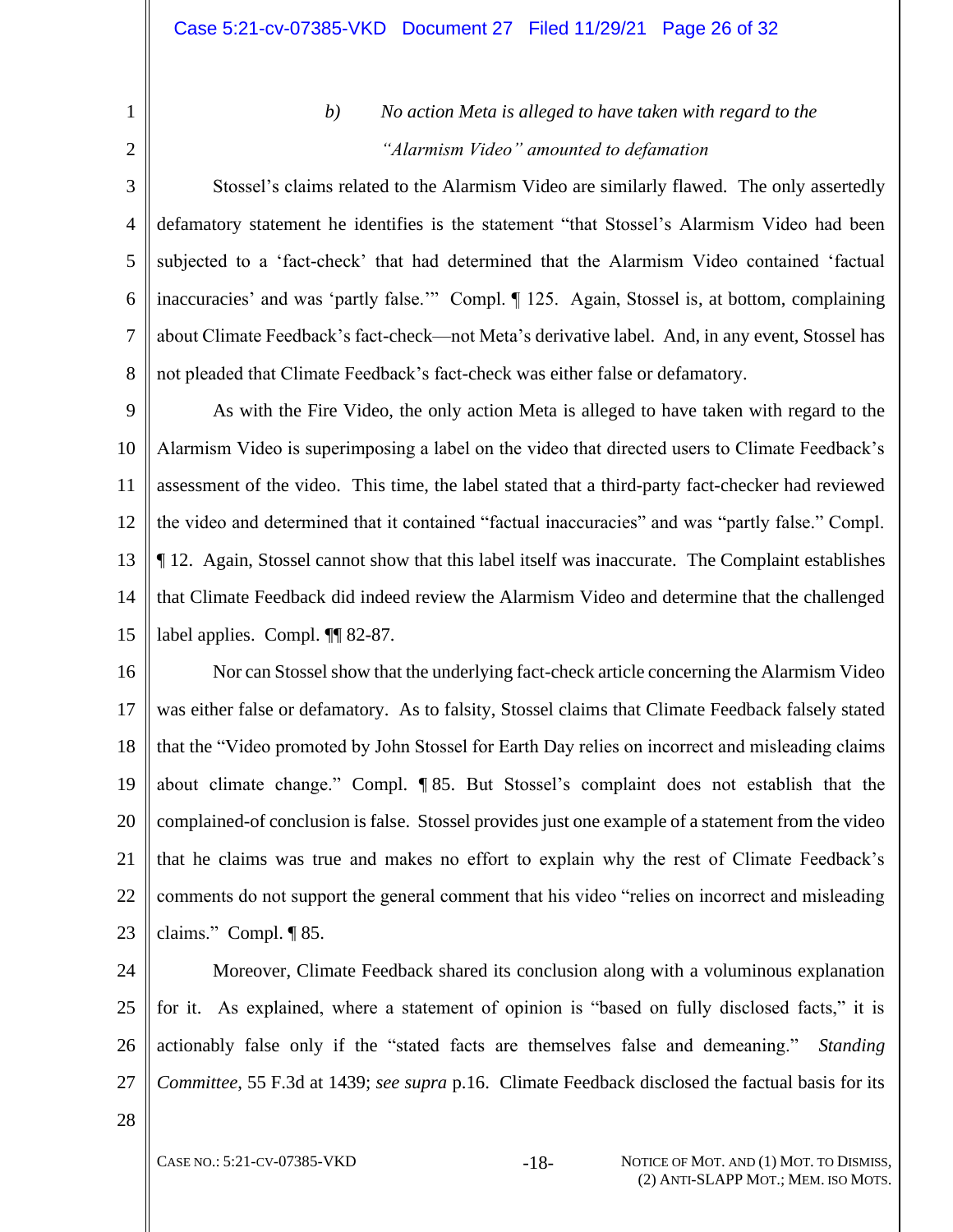1 2 opinion, and there is no allegation that the facts Climate Feedback relied on to determine that the Alarmism Video was partly false were themselves inaccurate.

3 4 5 6 Finally, as with Climate Feedback's review and rating of the Fire Video, Climate Feedback's statements about the Alarmism Video are not defamatory. Climate Feedback's comments about the Alarmism Video are about the contents of the video, not Stossel himself. *See supra* pp. 16-17.

## 7 8

## <span id="page-26-3"></span><span id="page-26-0"></span>**II. THE COURT SHOULD STRIKE THE COMPLAINT UNDER CALIFORNIA'S ANTI-SLAPP STATUTE**

9 10 11 12 13 14 15 16 17 California's anti-SLAPP statute "provides for early dismissal" of "strategic lawsuits against public participation." *Navellier v. Sletten*, 52 P.3d 702, 706 (Cal. 2002) (internal quotation marks omitted). It mandates that any "cause of action against a person arising from any act of that person in furtherance of the person's right of petition or free speech under the U.S. or California Constitution in connection with a public issue shall be subject to a special motion to strike," unless the plaintiff establishes a probability that it will prevail on the claim. Cal. Civ. Proc. Code. § 425.16(b)(1); *see also Hilton v. Hallmark Cards*, 599 F.3d 894, 902-903 (9th Cir. 2010). The anti-SLAPP statute applies to state-law claims brought in federal court under diversity jurisdiction. *Id.* at 900 n.2.

<span id="page-26-4"></span><span id="page-26-2"></span><span id="page-26-1"></span>18 19 20 21 22 23 24 25 26 27 28 To determine whether to grant an anti-SLAPP motion, the court performs a two-part inquiry. *Vess v. Ciba-Geigy Corp. USA*, 317 F.3d 1097, 1110 (9th Cir. 2003). First, the court must assess whether the defendant has made a prima facie showing that "the plaintiff's suit arises from an act in furtherance of the defendant's rights of petition or free speech" in connection with a public issue. *Id.*; *see also Equilon Enterprises v. Consumer Cause, Inc.*, 52 P.3d 685, 693-694 (Cal. 2002). If the defendant makes this showing, then "the burden shifts to the plaintiff to demonstrate a probability of prevailing on the challenged claims." *Vess*, 317 F.3d at 1110 (internal quotation marks omitted). Courts "'construe[] the anti-SLAPP statute broadly'" to fully effectuate the statute's purpose: preventing litigants from abusing the judicial process to chill the exercise of First Amendment rights. *Herring Networks, Inc. v. Maddow*, 8 F.4th 1148, 1155 (9th Cir. 2021) (quoting Cal. Civ. Proc. Code. § 425.16(a)).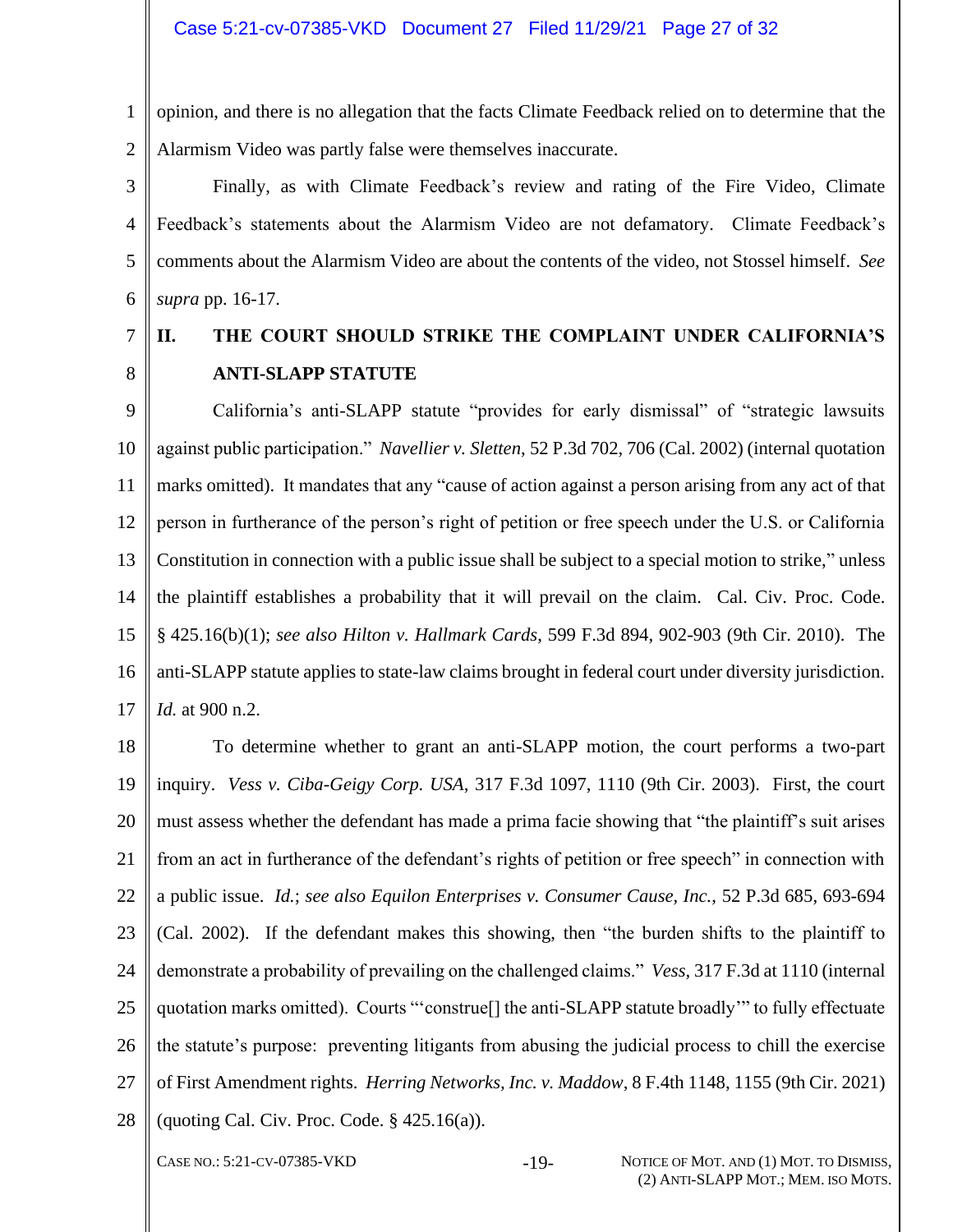Stossel's defamation claim satisfies both prongs of the anti-SLAPP statute and should be struck.

<span id="page-27-0"></span>3

1

2

4

## <span id="page-27-2"></span>**A. Stossel's Defamation Claim Arises From Meta's First Amendment Protected Activity On A Matter Of Public Interest**

5 6 7 8 9 10 11 12 13 14 15 At the first step of the anti-SLAPP analysis, "the critical consideration is whether the [plaintiff's] cause of action is based on the defendant's protected free speech or petitioning activity" or on any action taken in furtherance of those rights. *Navellier*, 52 P.3d at 709 (emphasis omitted). "[A] court focuses its anti-SLAPP analysis on the specific conduct that the claim is challenging." *Jordan-Benel v. Universal City Studios, Inc.*, 859 F. 3d 1184, 1190 (9th Cir. 2017); *see Bonni v. St. Joseph Health Sys.*, 491 P.3d 1058, 1065–1066 (Cal. 2021) ("[C]ourts are to 'consider the elements of the challenged claim and what actions by the defendant supply those elements and consequently form the basis for liability.'"). Once the court determines that a cause of action is based on protected activity, the court must then determine whether that activity occurred "in connection with a public issue." *Hilton*, 599 F.3d at 904-905 (quotation marks omitted). Both requirements are satisfied here.

<span id="page-27-1"></span>16

#### 1. The Fact-Check Labels Are Protected Free Speech Activity

17 18 19 Stossel challenges Meta's decision to affix fact-check labels to two videos on his Facebook page. Compl. ¶¶ 116, 125; *see also* Compl. ¶¶ 45-47, 83-85. That decision indisputably represents constitutionally protected speech, squarely in the heartland of the anti-SLAPP statute's concern.

<span id="page-27-3"></span>20 21 22 23 24 25 26 27 28 CASE NO.: 5:21-CV-07385-VKD -20- NOTICE OF MOT. AND (1) MOT. TO DISMISS, As the Ninth Circuit has explained, "where … an action directly targets the way a content provider chooses to deliver, present, or publish news content on matters of public interest, that action is based on conduct in furtherance of free speech rights and must withstand scrutiny under California's anti-SLAPP statute." *Greater L.A. Agency on Deafness, Inc. v. Cable News Network, Inc.*, 742 F.3d 414, 424-425 (9th Cir. 2014). Just as courts have applied this type of reasoning to strike claims arising from news organizations' exercise of editorial control and judgment in print or on air, *see Wilson v. Cable News Network, Inc.*, 444 P.3d 706, 721–723 (Cal. 2019), so too have they done so for content providers in the Internet context, *see Greater L.A. Agency on Deafness*, at 422-425 (concerning news organization's editorial decision to not use closed captioning for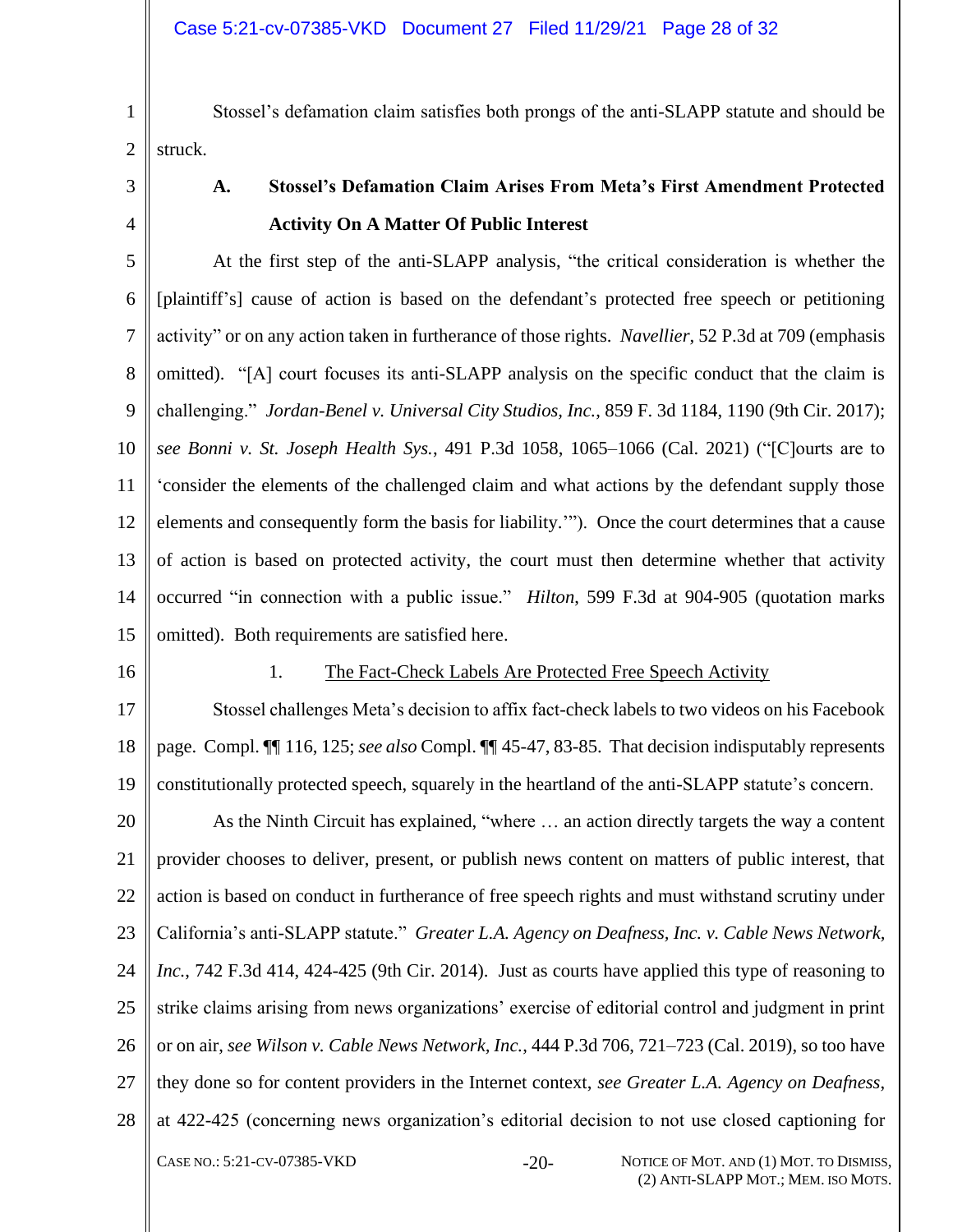1 2 videos on its website). As in those cases, Meta's decisions to place fact-check labels on two of Stossel's videos represent protected activity.

<span id="page-28-0"></span>3

4

## 2. The Fact-Check Labels Are Speech In Connection With An Issue Of Public Interest

5 6 7 8 9 Meta's labels are also speech "in connection with a public issue." Cal. Civ. Proc. Code § 425.16(b)(1); *see id.* § 425.16, (e)(3), (e)(4). "An issue of public interest is any issue in which the public is interested." *Kieu Hoang v. Phong Minh Tran*, 60 Cal. App. 5th 513, 528 (2021) (quotations marks and emphasis omitted). "Like the SLAPP statute itself, the question whether something is an issue of public interest must be construed broadly." *Id.* (quotation marks omitted).

10 11 12 13 14 15 16 17 18 As a general matter, the public undoubtedly has a stake in Meta's content moderation decisions. Given the billions of people who use Facebook, Compl. ¶ 24, "[Meta]'s ability to decisively police the integrity of its platform is without question a pressing public interest." *Stackla, Inc. v. Facebook, Inc.*, 2019 WL 4738288, at \*6 (N.D. Cal. Sept. 27, 2019). Meta's factchecking is even a matter of Congressional concern. *E&C Committee Announces Hearing With Tech CEOs On The Misinformation Plaguing Online Platforms*, House Committee on Energy and Commerce, Feb. 18, 2021, https://tinyurl.com/36vfrbz5.<sup>12</sup> Given the intense public interest in Meta's steps to identify and flag potential viral misinformation, the anti-SLAPP's public interest requirement is satisfied.

19 20 21 22 23 24 Moreover, Stossel essentially concedes that the fact-check labels at issue in this case satisfy the requirement. As he explains, "the Fire Video had nearly 1.2 million views," Compl. ¶ 104, and that video involved "a complex topic of scientific debate" on the effect of climate change on forest fires, Compl. ¶ 52. The Alarmism Video similarly contained "a debate of opposing hypotheses regarding the effects of climate change." Compl. ¶ 80. Climate change indisputably represents a topic of national and global significance: "California courts have acknowledged that

25

26

<sup>12</sup> The Court may take judicial notice of this official government website. *See Daniels–Hall v. Nat'l Educ. Assoc.*, 629 F.3d 992, 998-999 (9th Cir. 2010) (taking judicial notice of

- 27 information on the websites of two school districts because they were government entities);
- 28 *County of Santa Clara v. Astra USA, Inc.*, 401 F. Supp. 2d 1022, 1024 (N.D. Cal. 2005) (taking judicial notice of information posted on a Department of Health and Human Services website).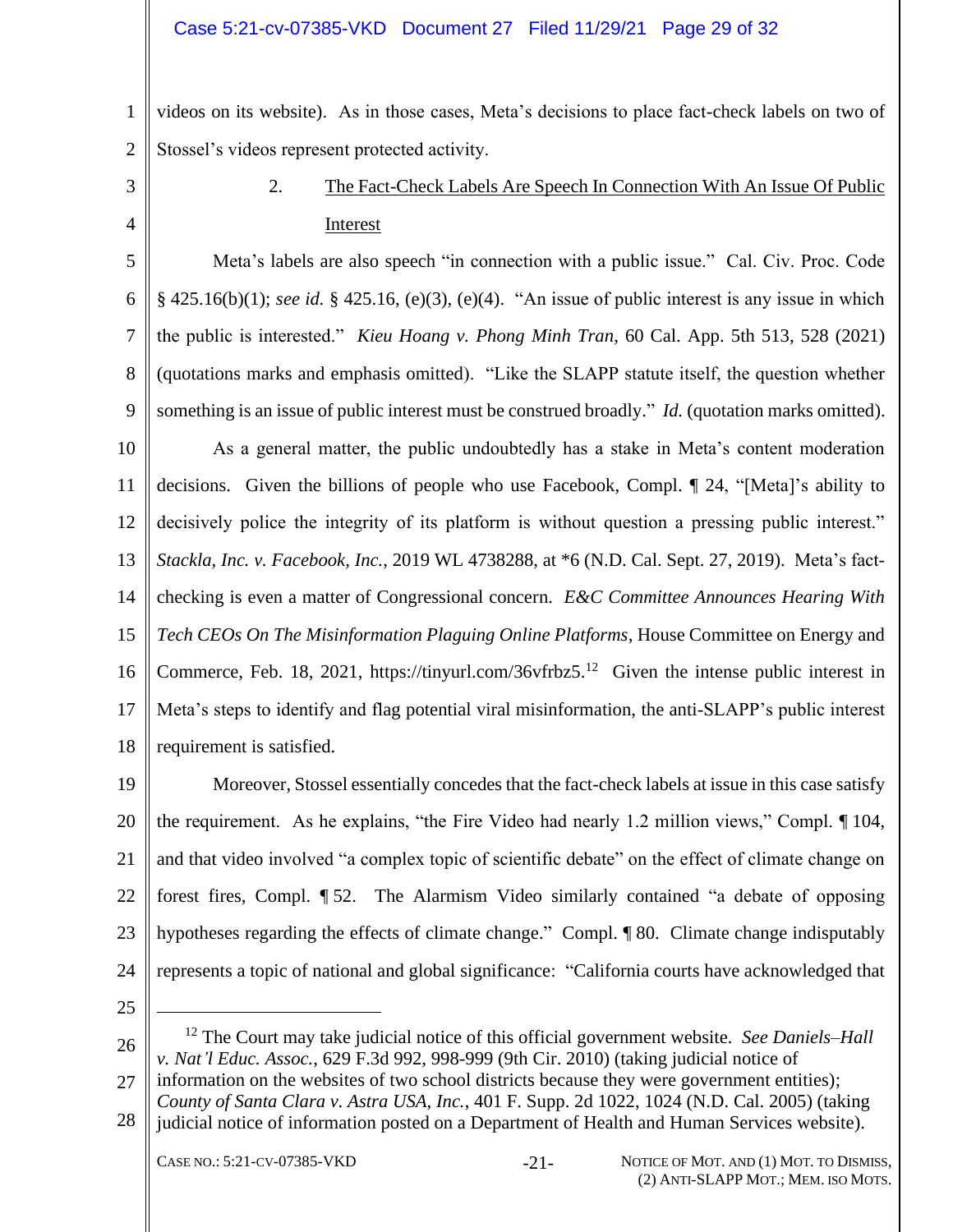1  $\mathcal{L}$ 3 4 5 6 7 8 environmental harm is a matter of public interest for the purposes of anti-SLAPP." *Resolute Forest Prods.,* 302 F. Supp. 3d at 1026; *see also Wong v. Jing*, 189 Cal. App. 4th 1354, 1366 (2010) (matters that "can affect many people [are] generally deemed to involve an issue of public interest for purposes of the anti-SLAPP statute"). Prominent online discourse on the topic—here, publicly accessible web videos that reached millions of viewers and concerned the environmental impact of rising temperatures and sea levels—therefore qualifies as a quintessential matter of public interest. *See Cross v. Facebook*, 14 Cal. App. 5th 190, 200 (2017) (topic with "millions of results" on Google is matter of public concern).

<span id="page-29-0"></span>9

#### **B. Stossel Has No Chance of Success On The Merits**

10 11 12 13 14 15 16 17 18 Under the second prong of the anti-SLAPP statute, a plaintiff must "demonstrate a probability of prevailing on the challenged claims." *Vess,* 317 F.3d at 1110. Where, as here, "an anti-SLAPP motion to strike challenges only the legal sufficiency of a claim, a district court should apply the Federal Rule of Civil Procedure 12(b)(6) standard and consider whether a claim is properly stated." *Planned Parenthood Fed'n of Am., Inc. v. Ctr. for Med. Progress*, 890 F.3d 828, 834 (9th Cir. 2018). In other words, if Stossel "cannot plead a plausible action under the FRCP 12(b)(6) standard, then [he] cannot as a matter of law cannot meet the probability of success on the merits standard." *Resolute Forest Prods.*, 302 F. Supp. 3d at 1026; *see also Niantic, Inc. v. Global++*, 2020 WL 1548465, at \*7-8 (N.D. Cal. Jan. 30, 2020).

19 20 21 22 23 24 For the reasons explained above, Stossel cannot satisfy the Rule 12(b)(6) standard. His defamation claim should be struck, and Meta should be awarded its fees and costs associated with litigating this motion. Cal. Civ. Proc. Code § 425.16(c); *see Moore v. Liu*, 69 Cal. App. 4th 745, 752 (1999) ("Persons who threaten the exercise of another's constitutional rights to speak freely . . . should be adjudicated to have done so, not permitted to avoid the consequences of their actions by dismissal of the SLAPP suit when a defendant challenges it.").

#### <span id="page-29-2"></span>**CONCLUSION**

The Complaint should be dismissed with prejudice.

27 28

<span id="page-29-1"></span>25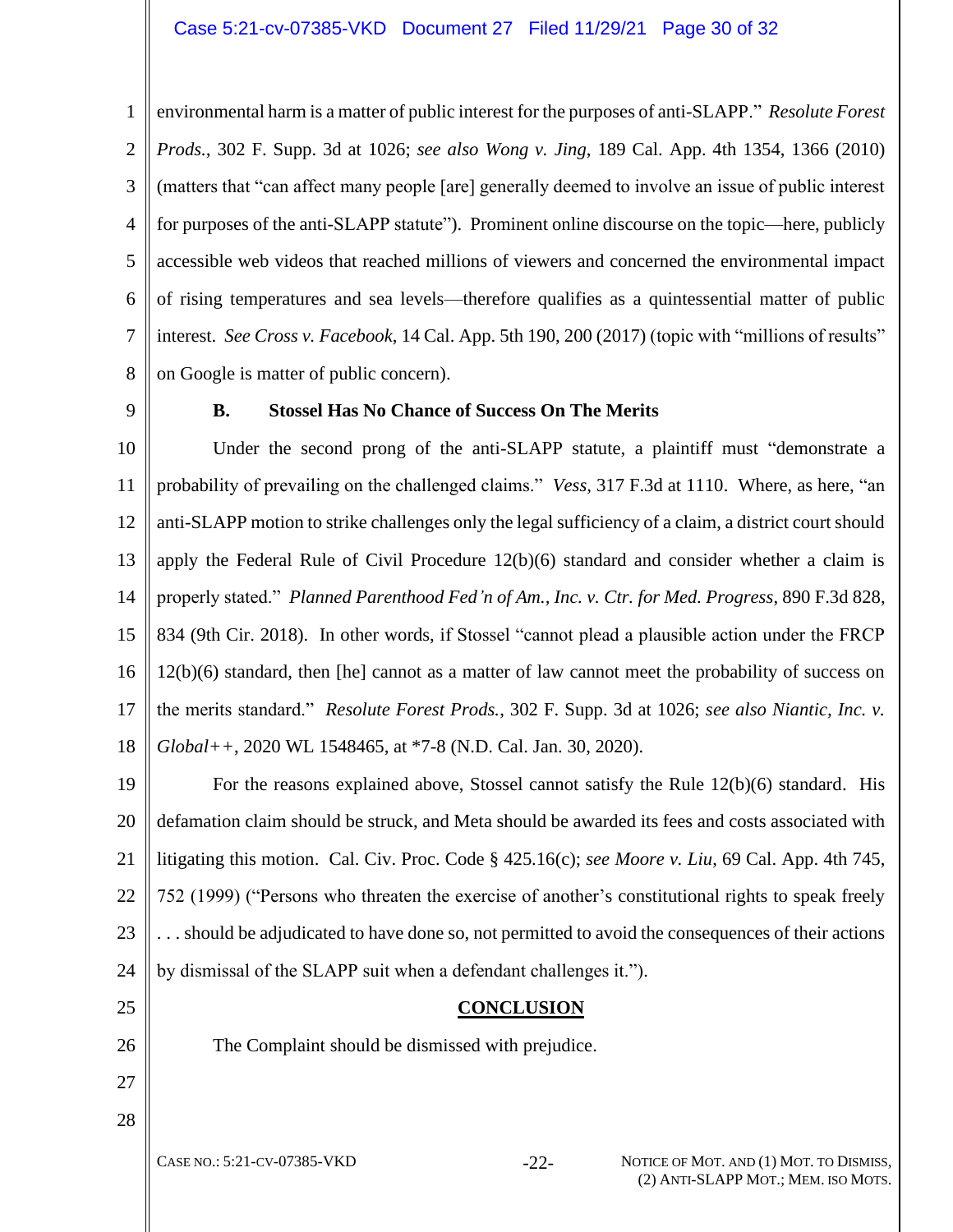|                | Case 5:21-cv-07385-VKD Document 27 Filed 11/29/21 Page 31 of 32 |                         |                                                                                |
|----------------|-----------------------------------------------------------------|-------------------------|--------------------------------------------------------------------------------|
| $\mathbf{1}$   |                                                                 | Respectfully submitted, |                                                                                |
| $\sqrt{2}$     | Dated: November 29, 2021                                        |                         |                                                                                |
| $\mathfrak{Z}$ |                                                                 |                         | WILMER CUTLER PICKERING, HALE AND DORR LLP                                     |
| $\overline{4}$ |                                                                 | By:                     | Sonal N. Mehta<br>SONAL N. MEHTA                                               |
| $\mathfrak{S}$ |                                                                 |                         | Attorney for Defendant Meta Platforms, Inc.                                    |
| 6              |                                                                 |                         |                                                                                |
| $\tau$         |                                                                 |                         |                                                                                |
| $8\,$          |                                                                 |                         |                                                                                |
| 9              |                                                                 |                         |                                                                                |
| 10             |                                                                 |                         |                                                                                |
| 11             |                                                                 |                         |                                                                                |
| 12             |                                                                 |                         |                                                                                |
| 13<br>14       |                                                                 |                         |                                                                                |
| 15             |                                                                 |                         |                                                                                |
| 16             |                                                                 |                         |                                                                                |
| 17             |                                                                 |                         |                                                                                |
| $18\,$         |                                                                 |                         |                                                                                |
| 19             |                                                                 |                         |                                                                                |
| $20\,$         |                                                                 |                         |                                                                                |
| 21             |                                                                 |                         |                                                                                |
| $22\,$         |                                                                 |                         |                                                                                |
| $23\,$         |                                                                 |                         |                                                                                |
| $24\,$         |                                                                 |                         |                                                                                |
| $25\,$         |                                                                 |                         |                                                                                |
| $26\,$         |                                                                 |                         |                                                                                |
| $27\,$         |                                                                 |                         |                                                                                |
| 28             |                                                                 |                         |                                                                                |
|                | CASE NO.: 5:21-CV-07385-VKD                                     | $-23-$                  | NOTICE OF MOT. AND (1) MOT. TO DISMISS,<br>(2) ANTI-SLAPP MOT.; MEM. ISO MOTS. |